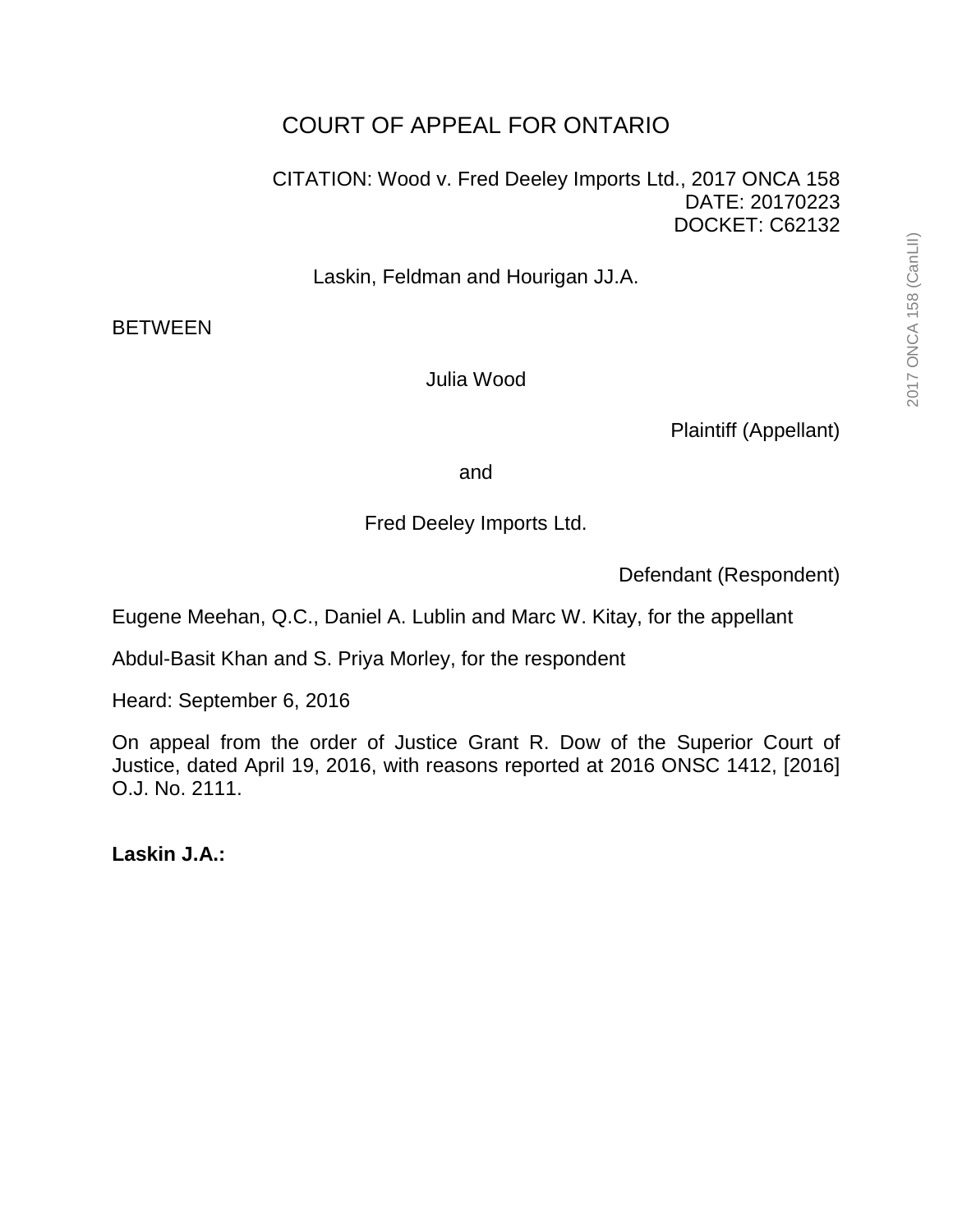#### **A. OVERVIEW**

[1] The main issue on this appeal is whether a termination clause in an employment agreement between the parties is unenforceable because it contravenes Ontario's *Employment Standards Act*, *2000*<sup>1</sup> ("ESA").

[2] The respondent, Fred Deeley Imports, was the exclusive Canadian distributor for Harley-Davidson motorcycles, parts, apparel and accessories. In April 2007, Deeley hired the appellant, Julia Wood, as a Sales & Event Planner. Eight years later, at the end of April 2015, Harley-Davidson Canada entered into an agreement with Deeley to buy all of its assets. As a result of the buyout, Deeley immediately told all of its employees, including Wood, that their employment would terminate on August 4, 2015. By the date of termination, Wood had worked for Deeley for eight years and four months. Her last annual compensation, including benefits, was approximately \$100,000. When her employment ended, she was 48 years old.

[3] Wood signed an employment agreement the day after she started working for Deeley in 2007. The agreement contained the termination clause at issue in this appeal. In its material parts, the clause provided:

> [The Company] is entitled to terminate your employment at any time without cause by providing you with 2 weeks' notice of termination or pay in lieu thereof for

l

 $1$  S.O. 2000 c. 41.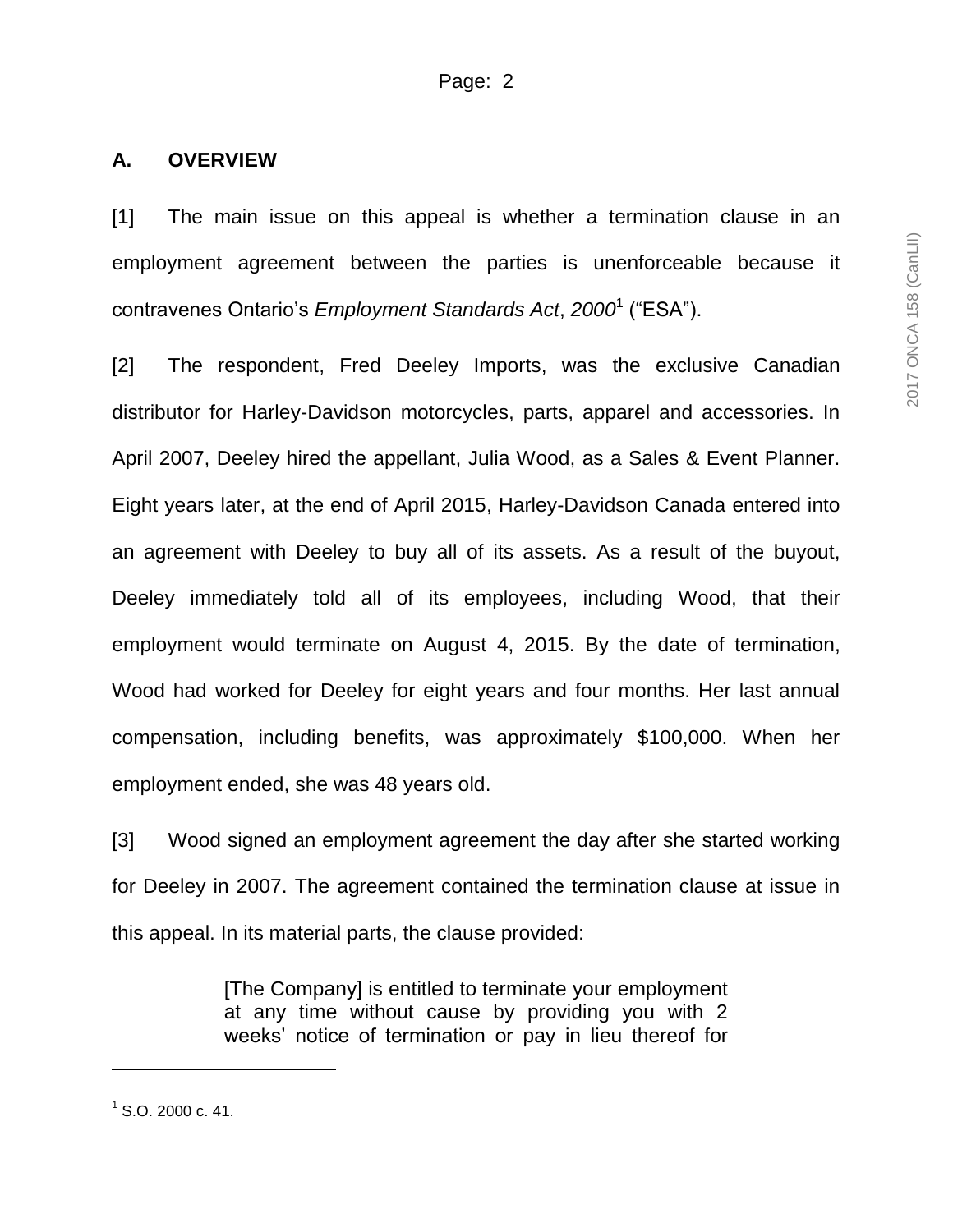each completed or partial year of employment with the Company. If the Company terminates your employment without cause, the Company shall not be obliged to make any payments to you other than those provided for in this paragraph…. The payments and notice provided for in this paragraph are inclusive of your entitlements to notice, pay in lieu of notice and severance pay pursuant to the *Employment Standards Act, 2000*.

[4] Deeley paid Wood her salary and benefits for her 13 weeks of working notice (May 1 to August 4, 2015). Deeley also paid her additional compensation, including a lump sum equivalent to eight weeks' pay.

[5] Nonetheless, Wood started an action against Deeley and brought a motion for summary judgment. She contended that the entire employment agreement was unenforceable, and, in the alternative, that the termination clause was unenforceable. She asked for damages equivalent to 12 months' notice of termination.

[6] The motion judge dismissed Wood's motion and held that both the employment agreement and the termination clause were enforceable. But he also held that if he was wrong, Wood would be entitled to damages equal to her salary and benefits for a reasonable period of notice. In his view, reasonable notice was 39 weeks (nine months).

[7] On appeal, Wood renews the arguments she made on her motion. She raises the following three issues: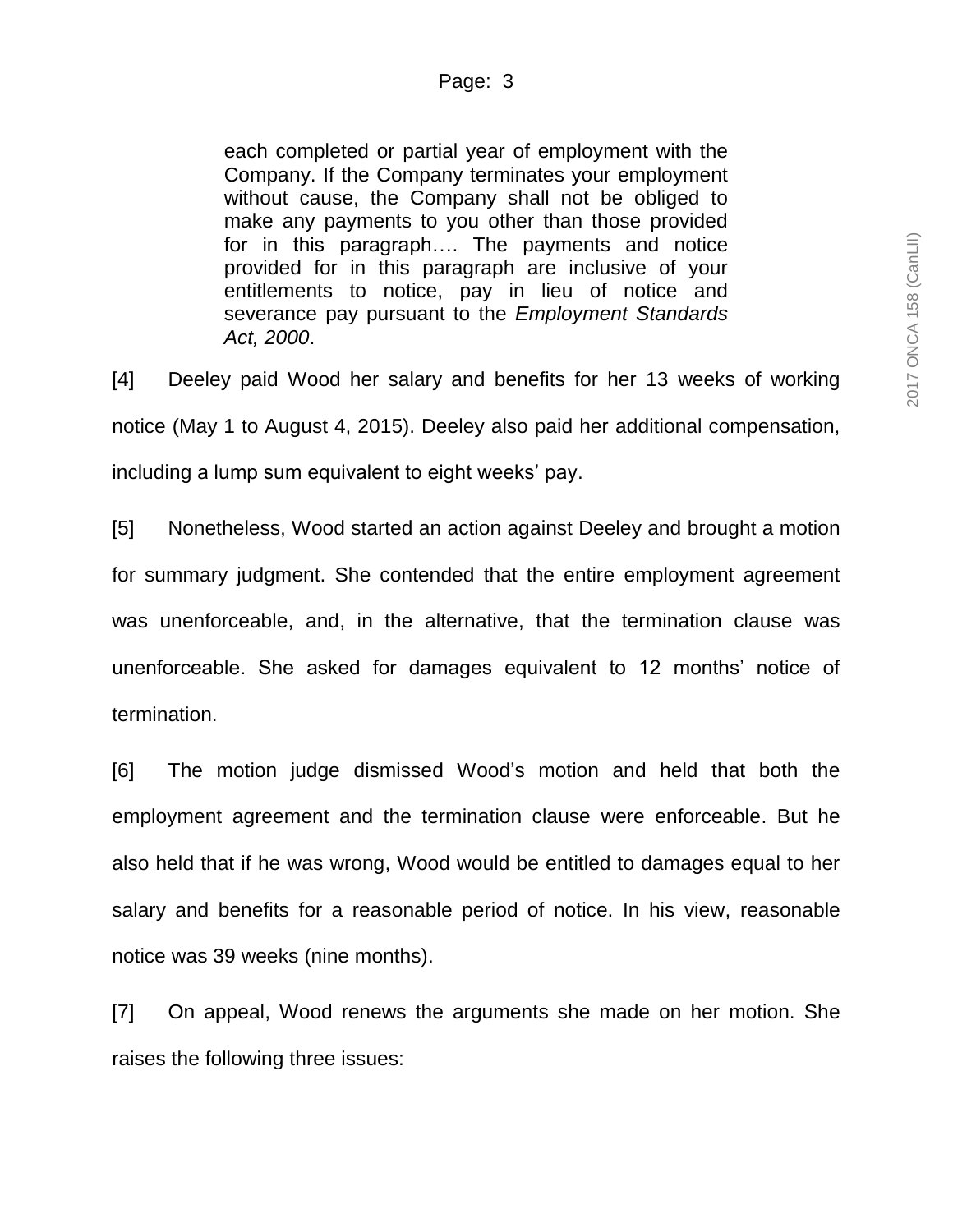- 1. Is Wood's employment agreement unenforceable because she signed it after she started working and was not provided with fresh consideration?
- 2. Does the termination clause contravene the ESA because it excludes Deeley's statutory obligation to make benefit contributions during the notice period and it does not satisfy Deeley's statutory obligation to pay severance pay?
- 3. Did the motion judge err by fixing the period of reasonable notice at nine months?
- [8] I would give effect to Wood's argument on the second issue. I would

therefore allow her appeal, and declare that she is entitled to damages equal to

her salary and benefits for nine months.

#### **B. ISSUES**

### **(1) Is Wood's employment agreement unenforceable?**

[9] Wood was offered a job with Deeley during a phone call on April 17, 2007. She accepted the offer over the phone. A representative of Deeley then sent her an email outlining the terms of her employment. She cannot recall when she received the email, and neither side was able to produce a copy. The motion judge, however, found that the employment agreement "was received by the plaintiff before she started working".

[10] Wood started working for Deeley on April 23, 2007. The next day, April 24, she met with a human resources representative and signed various documents, including her employment agreement. The employment agreement itself is dated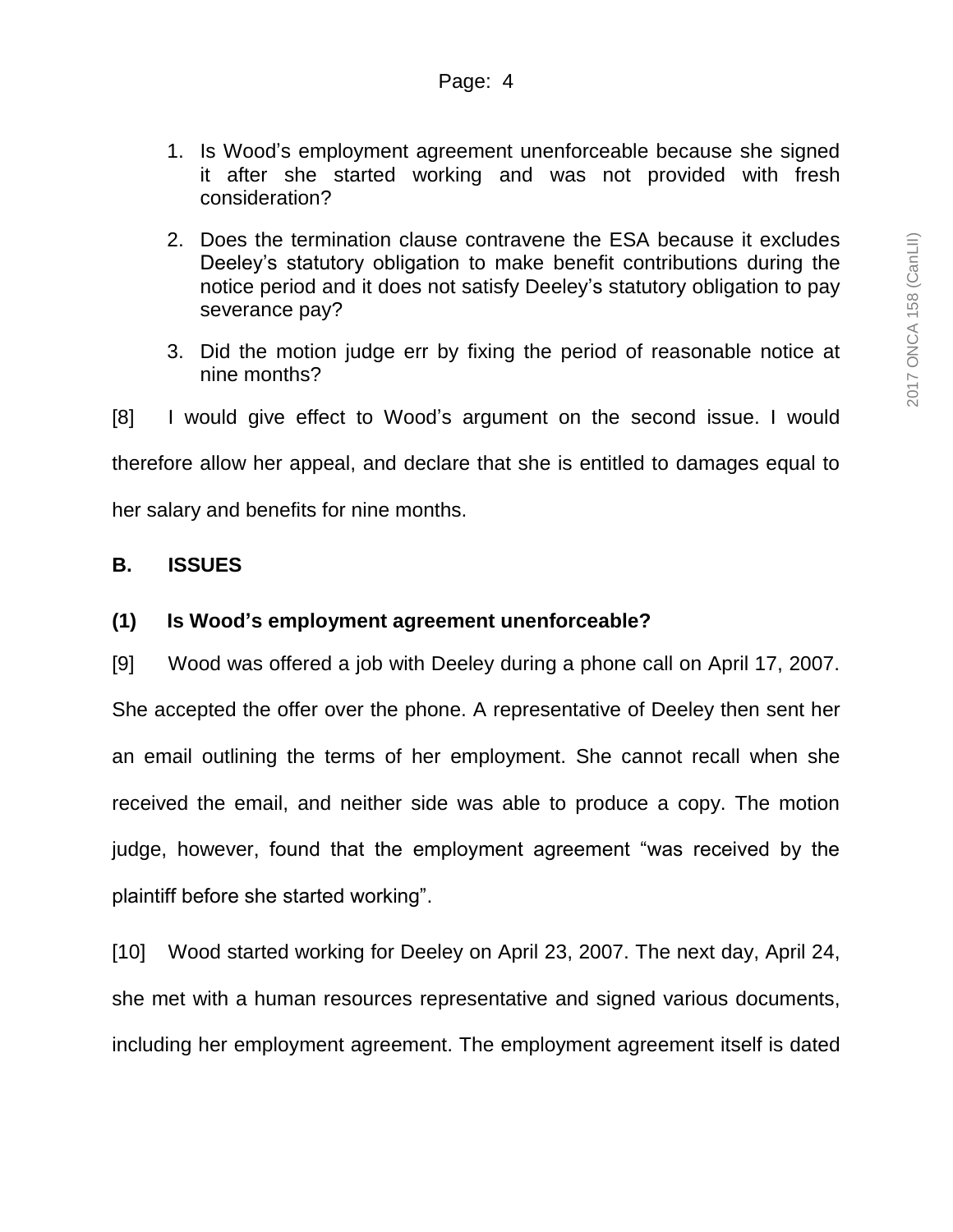April 17, which was the day Wood accepted Deeley's offer of employment over the phone.

[11] Wood submits that her employment agreement is unenforceable. She argues that because she signed it after she started working, it would be enforceable only if Deeley provided fresh consideration for her willingness to sign it, and Deeley did not do so.

[12] Wood's submission has no merit. A written employment agreement is not unenforceable merely because the employee signs it after starting to work. A written employment agreement might well be unenforceable if an employer includes in it a material term that was not part of the original employment relationship: see *Holland v. Hostopia.com Inc.*, 2015 ONCA 762, 342 O.A.C. 99. But Deeley did not do so.

[13] The motion judge inferred that the terms of Wood's employment with Deeley were contained in the email and that she received the email before she started working on April 23, 2007. The motion judge's inferences were reasonable. In her evidence, Wood never claimed that on April 24, 2007, she was seeing her employment agreement for the first time. Nor did she claim that the agreement she signed contained any additional material term. The signing the day after she started working was no doubt a matter of administrative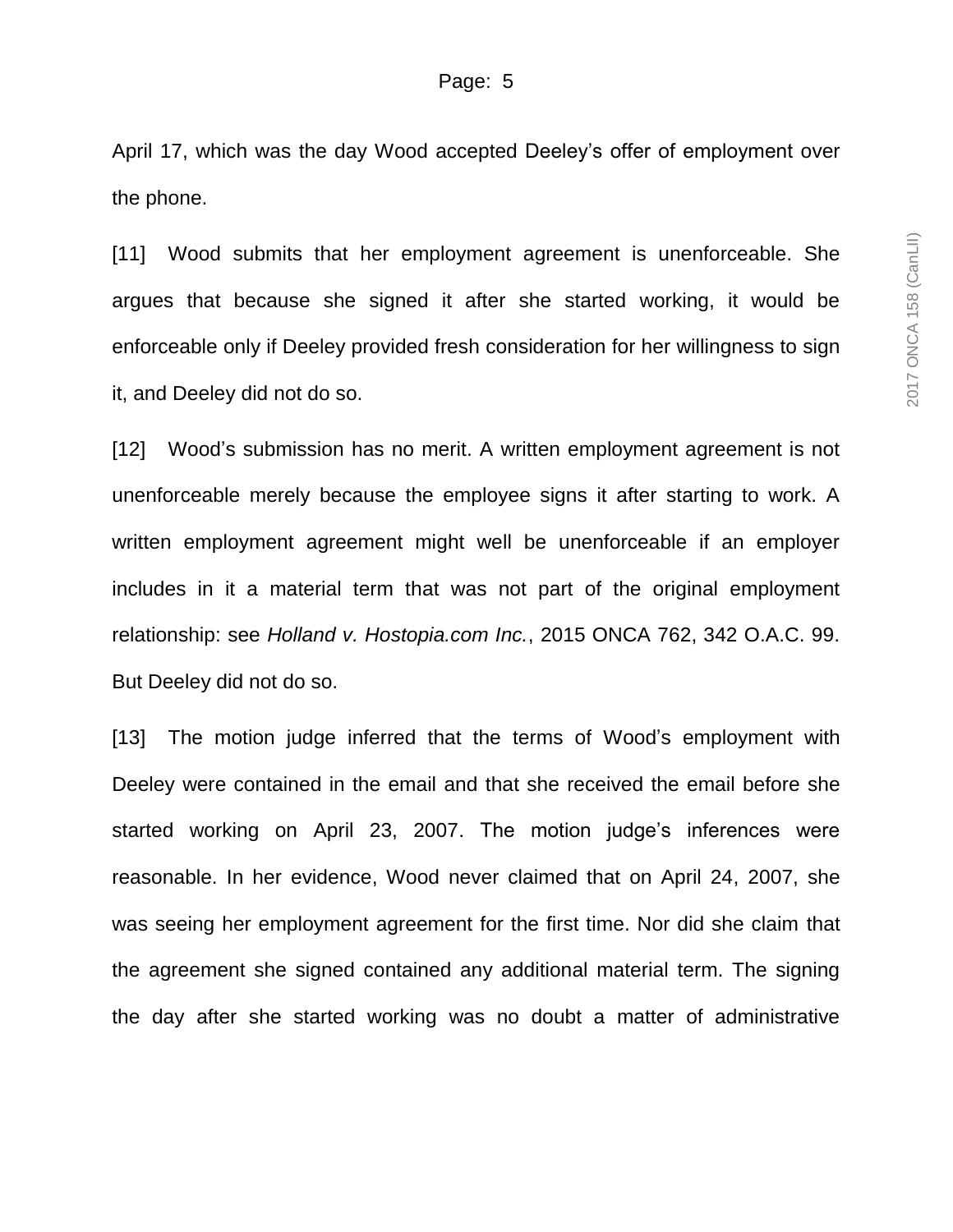### Page: 6

convenience. Deeley did not unilaterally impose a new term of her employment.

Fresh consideration was therefore not required.

- [14] I would not give effect to this ground of appeal.
- **(2) Does the termination clause contravene the ESA because it excludes Deeley's statutory obligation to make benefit contributions during the notice period and it does not satisfy Deeley's statutory obligation to pay severance pay?**

[15] At common law, an employee hired for an indefinite period can be dismissed without cause, but only if the employer gives the employee reasonable notice. In *Machtinger v. HOJ Industries Ltd.*, [1992] 1 S.C.R. 986, at p. 998, the Supreme Court characterized the common law principle of termination of employment on reasonable notice "as a presumption, rebuttable if the contract of employment clearly specifies some other period of notice".

[16] Ontario employers and employees can rebut the presumption of reasonable notice by agreeing to a different notice period. But their agreement will be enforceable only if it complies with the minimum employment standards in the ESA. If it does not do so, then the presumption is not rebutted, and the employee is entitled to reasonable notice of termination.

[17] Deeley and Wood did agree to a different notice period. Thus, the main question on this appeal is whether the termination clause they agreed to contravenes the ESA. Wood submits that the clause does contravene the ESA because it excludes Deeley's statutory obligation to contribute to Wood's benefit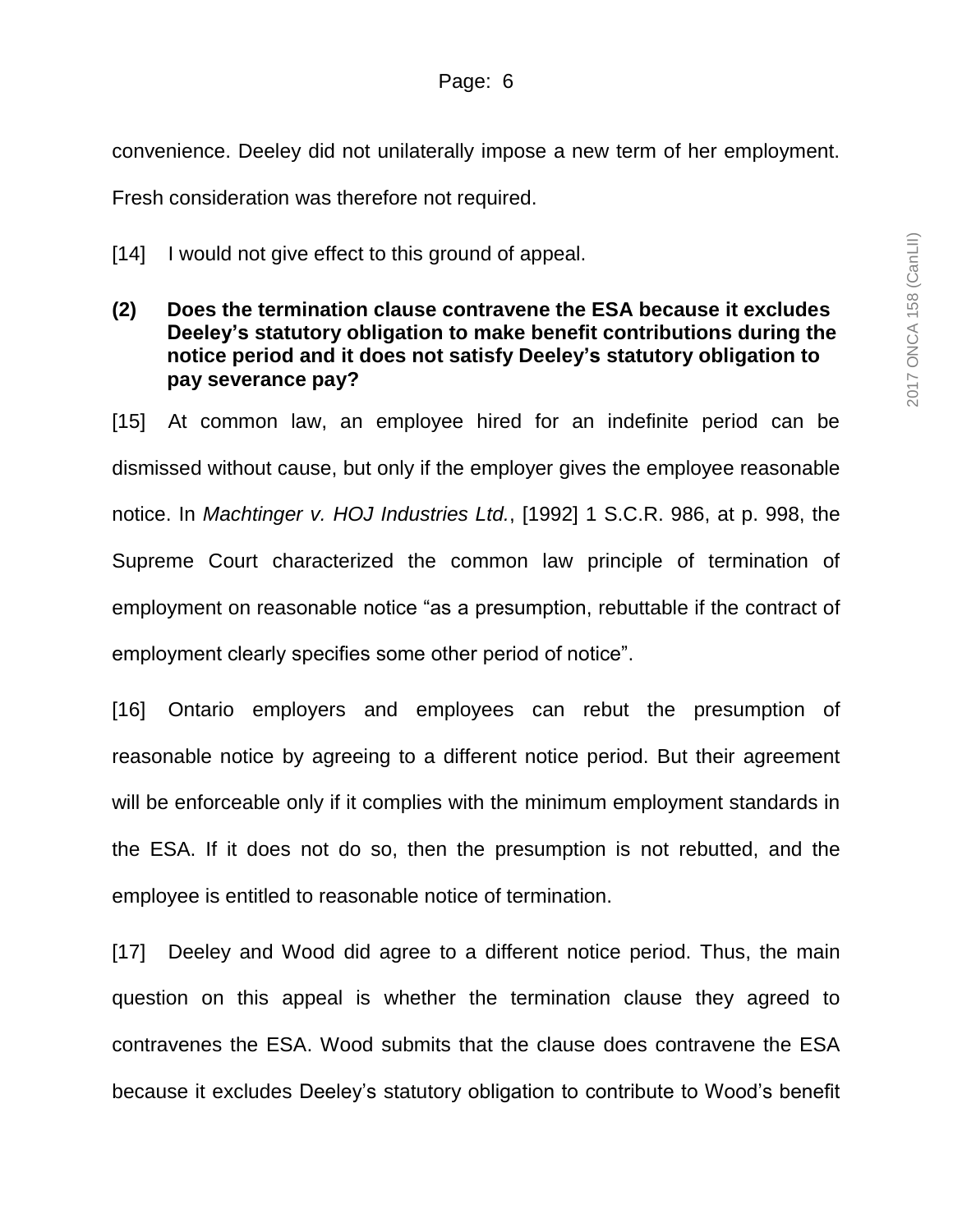plans during the notice period and does not clearly satisfy Deeley's statutory obligation to pay severance pay on termination.

[18] Before dealing specifically with the benefits and severance questions, I will

set out the full termination clause and the relevant employment standards under

the ESA, and then review the motion judge's decision and the jurisprudence on

interpreting employment agreements.

# **(a) The termination clause and the relevant provisions of the ESA**

[19] The termination clause provides:

[The Company] is entitled to terminate your employment at any time without cause by providing you with 2 weeks' notice of termination or pay in lieu thereof for each completed or partial year of employment with the Company. If the Company terminates your employment without cause, the Company shall not be obliged to make any payments to you other than those provided for in this paragraph, except for any amounts which may be due and remaining unpaid at the time of termination of your employment. The payments and notice provided for in this paragraph are inclusive of your entitlements to notice, pay in lieu of notice and severance pay pursuant to the *Employment Standards Act, 2000*. [Emphasis added.]

[20] An employment standard is a requirement or prohibition under the ESA that applies to an employer for the benefit of an employee. The following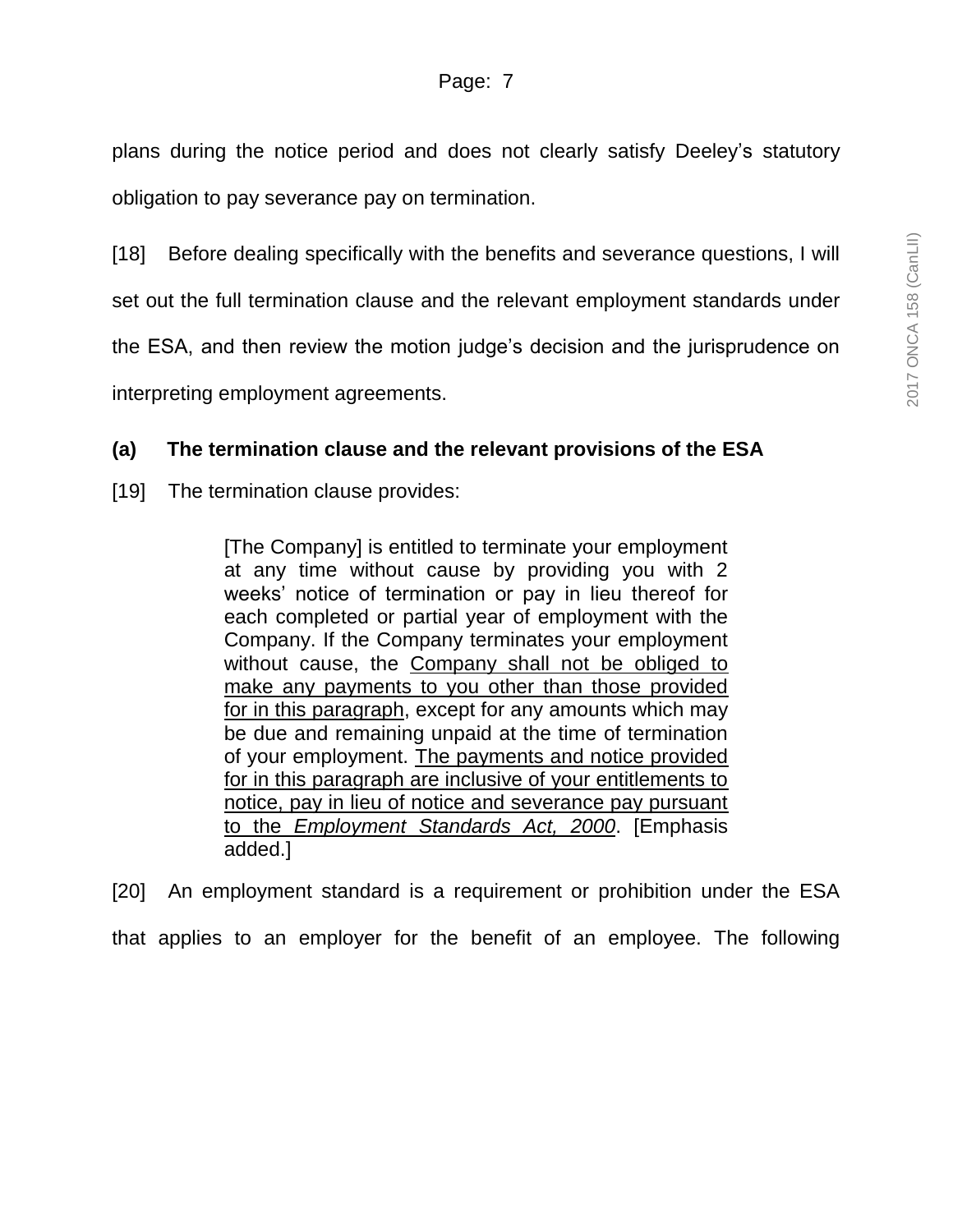employment standards in the ESA are relevant to the interpretation of the

termination clause<sup>2</sup>:

- As Wood was employed for over eight years, Deeley was required to give her at least eight weeks' notice of termination (s. 57(h)) ("working notice");
- Deeley could give Wood less than eight weeks' notice, but only if it paid her a lump sum equal to the amount she would have received during the eight-week notice period  $(s. 61(1)(a))$  ("pay in lieu of notice");
- Deeley was required to continue to contribute to Wood's benefit plans during the eight-week period (ss.  $60(1)(c)$  and  $60(1)(b)$ );
- Because Deeley had a payroll of at least \$2.5 million, and Wood was employed for over five years, Deeley was required to pay Wood severance pay on termination (s. 64(1));
- Deeley was required to pay Wood severance pay equal to one week's salary for every year or part of a year she was employed. Therefore, Deeley was required to pay Wood severance pay equal to eight and one-third weeks' salary (s. 65(1));
- Deeley could not contract out of these employment standards, and any termination clause that did so would be void (s. 5(1));
- Deeley could provide Wood with a greater benefit than any of the employment standards, and if it did so, that employment standard would not apply (s. 5(2)). Deeley, in fact, did provide Wood with greater notice than the employment standard of one week's notice for every year of employment.

[21] In summary, Deeley's statutory obligations to give Wood at least eight

weeks' notice of termination of her employment, to continue its contributions to

her benefit plans during the notice period, and to pay her severance pay of eight

and one-third weeks' salary were employment standards. Deeley was precluded

l

 $2$  See Appendix A for the full text of the relevant provisions of the ESA.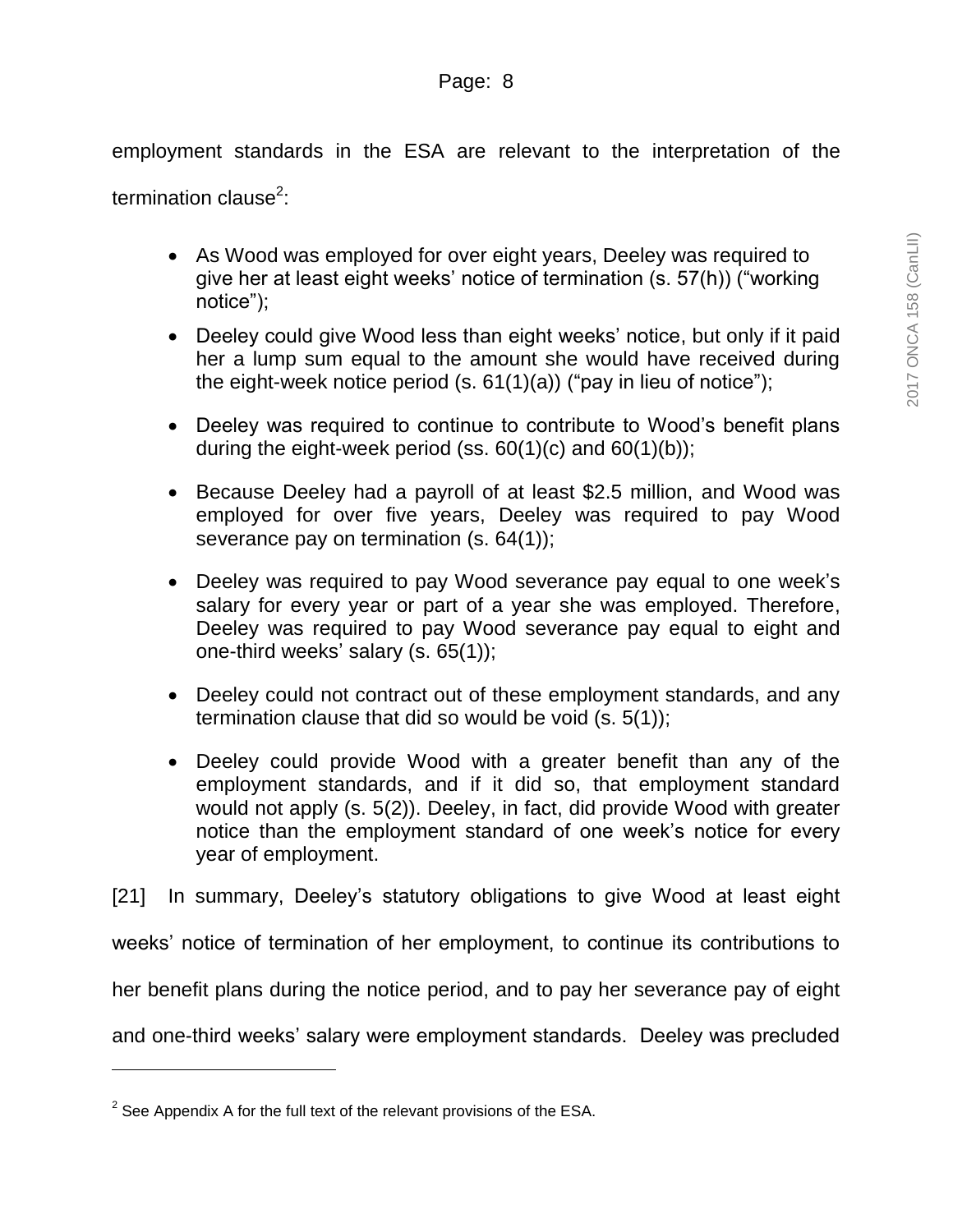from contracting out of any of these employment standards, unless it substituted a greater benefit for Wood. Contracting out of even one of the employment standards and not substituting a greater benefit would render the termination clause void and thus unenforceable, in which case Wood would be entitled to reasonable notice of termination of her employment at common law.

#### **(b) The motion judge's decision**

[22] Wood was dismissed without cause. Deeley terminated her employment and the employment of all of its other employees because it sold all of its assets. Thus, the enforceability of the termination clause became the main issue on the summary judgment motion.

[23] The motion judge held that the termination clause was enforceable. He pointed out that the clause itself provided Wood with greater notice – 18 weeks – than the employment standard in the ESA of eight weeks. He also pointed out that Deeley had given Wood working notice of 13 weeks, during which time it continued to contribute to her benefit plans, and had then given Wood a lump sum payment equivalent to eight weeks' notice, for a total of 21 weeks' of combined notice and pay in lieu of notice.

[24] Finally, the motion judge noted that in *Roden v. Toronto Humane Society* (2005), 202 O.A.C. 351, this court upheld a termination clause, even though the clause did not refer to the employer's obligation to continue its contributions to the employee's benefit plans during the notice period.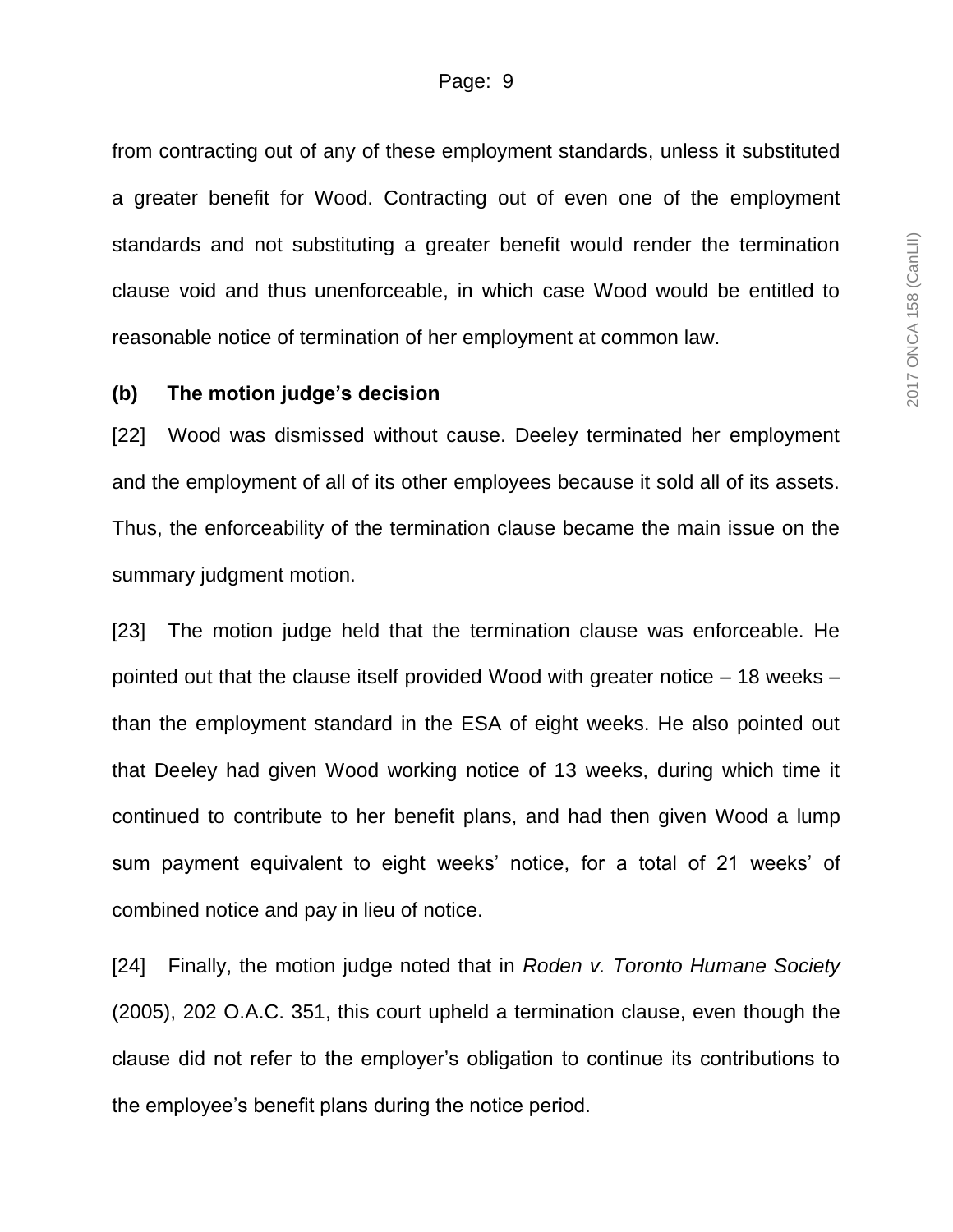# **(c) The jurisprudence on interpreting employment agreements**

[25] The question of the enforceability of the termination clause turns on the wording of the clause, the purpose and language of the ESA, and the jurisprudence on interpreting employment agreements. That jurisprudence is now well-established. I will summarize it briefly.

[26] In general, courts interpret employment agreements differently from other commercial agreements. They do so mainly because of the importance of employment in a person's life. As Dickson C.J.C. said in an oft-quoted passage from his judgment in *Reference re Public Service Employee Relations Act (Alberta)*, [1987] 1 S.C.R. 313, at p. 368:

> Work is one of the most fundamental aspects in a person's life, providing the individual with a means of financial support and, as importantly, a contributory role in society. A person's employment is an essential component of his or her sense of identity, self-worth and emotional well-being.

[27] As important as employment itself is the way a person's employment is terminated. It is on termination of employment that a person is most vulnerable and thus is most in need of protection: see *Wallace v. United Grain Growers Ltd.*, [1997] 3 S.C.R. 701.

[28] The importance of employment and the vulnerability of employees when their employment is terminated give rise to a number of considerations relevant to the interpretation and enforceability of a termination clause: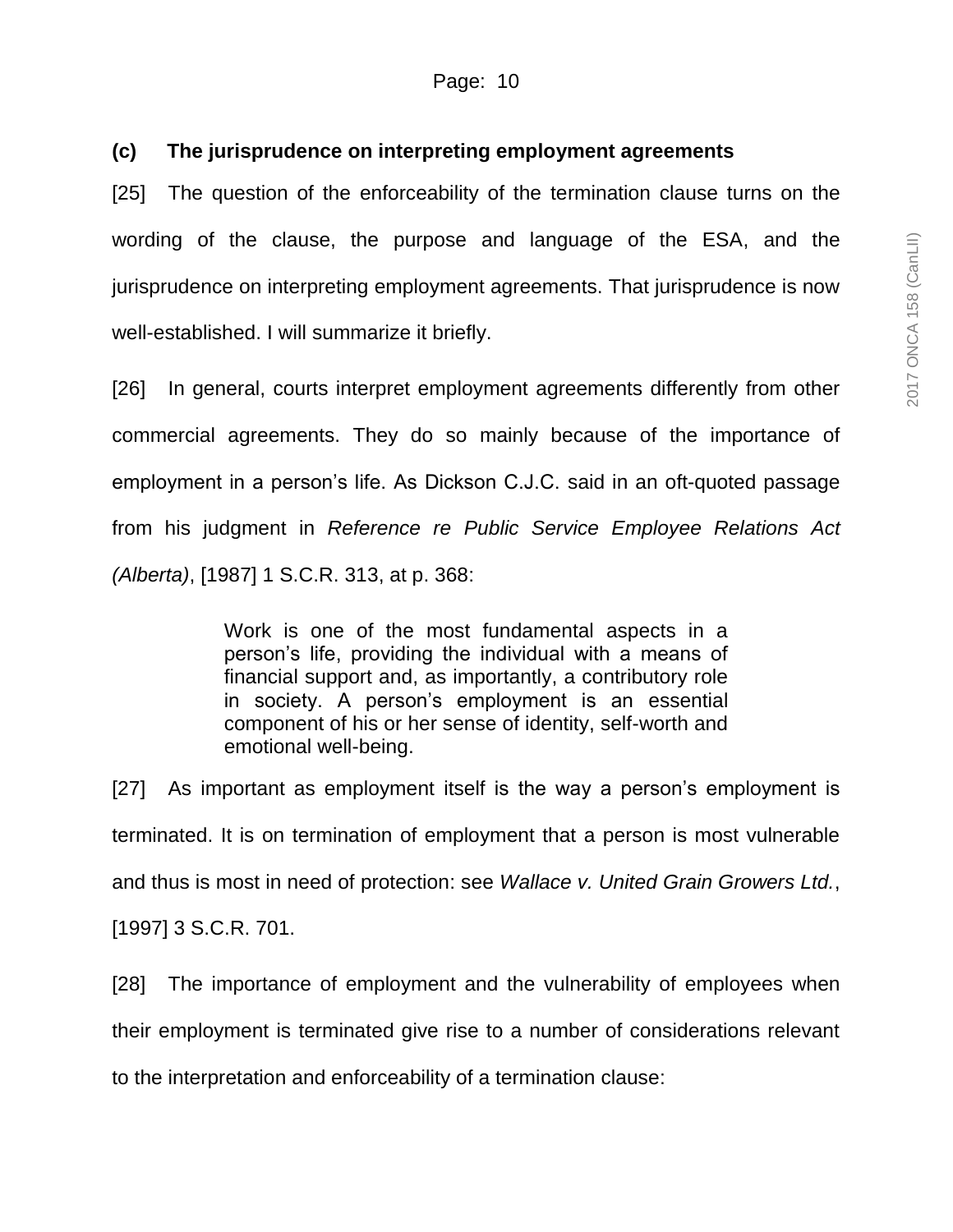- When employment agreements are made, usually employees have less bargaining power than employers. Employees rarely have enough information or leverage to bargain with employers on an equal footing: *Machtinger*, p. 1003
- Many employees are likely unfamiliar with the employment standards in the ESA and the obligations the statute imposes on employers. These employees may not seek to challenge unlawful termination clauses: *Machtinger*, p. 1003
- The ESA is remedial legislation, intended to protect the interests of employees. Courts should thus favour an interpretation of the ESA that "encourages employers to comply with the minimum requirements of the Act" and "extends its protections to as many employees as possible", over an interpretation that does not do so: *Machtinger*, p. 1003.
- Termination clauses should be interpreted in a way that encourages employers to draft agreements that comply with the ESA. If the only consequence employers suffer for drafting a termination clause that fails to comply with the ESA is an order that they comply, then they will have little or no incentive to draft a lawful termination clause at the beginning of the employment relationship: *Machtinger*, p. 1004.
- A termination clause will rebut the presumption of reasonable notice only if its wording is clear. Employees should know at the beginning of their employment what their entitlement will be at the end of their employment: *Machtinger*, p. 998.
- Faced with a termination clause that could reasonably be interpreted in more than one way, courts should prefer the interpretation that gives the greater benefit to the employee: *Ceccol v. Ontario Gymnastics Federation* (2001), 149 O.A.C. 315, *Family Counselling Centre of Sault Ste. Marie and District* (2001), 151 O.A.C. 35.

# **(d) Does the termination clause contravene the ESA because it excludes Deeley's statutory obligation to contribute to Wood's benefit plans during the notice period?**

[29] Wood's compensation included a base salary, an incentive bonus, and

contributions by Deeley to two benefit plans: a health and dental plan and a

registered retirement savings plan (RRSP).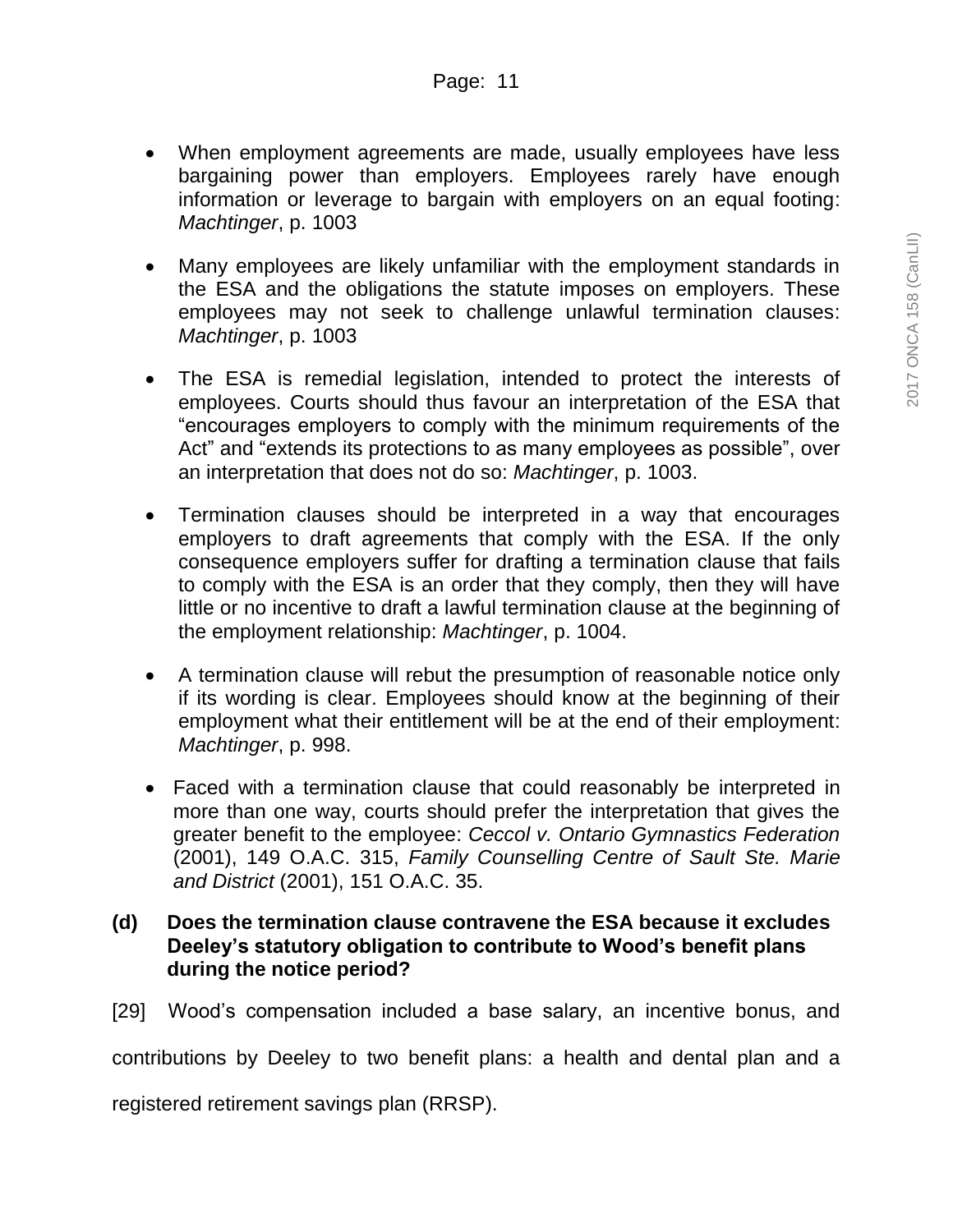[30] In her last year of employment, Wood's annual base salary was \$81,041.48. She was entitled to an annual incentive bonus of up to 14 percent of her base salary. Deeley's contributions to Wood's health and dental plan were valued at \$538.55 monthly, and Deeley contributed an amount equal to nine percent of Wood's salary to her RRSP (\$7,196 in 2014). Wood also received a clothing allowance and was entitled to 18 days' vacation. In her last full year of employment, Wood's total taxable income was \$101,020.24.

[31] When Wood's employment was terminated, she was given 13 weeks' working notice (May 1 to August 4, 2015). During that 13-week period, Deeley paid her base salary and made its required contributions to her health and dental plan. At the end of the 13-week period, Deeley paid Wood the following additional amounts:

- \$13,778, which was equal to eight weeks' salary, and which Deeley claimed was compensation for Wood's entitlement to severance pay under the ESA and any remaining entitlement under the termination clause;
- \$7,131, which was a pro-rated amount (for January to July) for her 2015 annual incentive bonus;
- A payment for accrued and unused vacation pay; and
- A payment for outplacement services.

[32] Deeley also offered to pay Wood an additional \$12,470, if she signed a release. That figure consisted of an RRSP contribution of \$7,376 and a further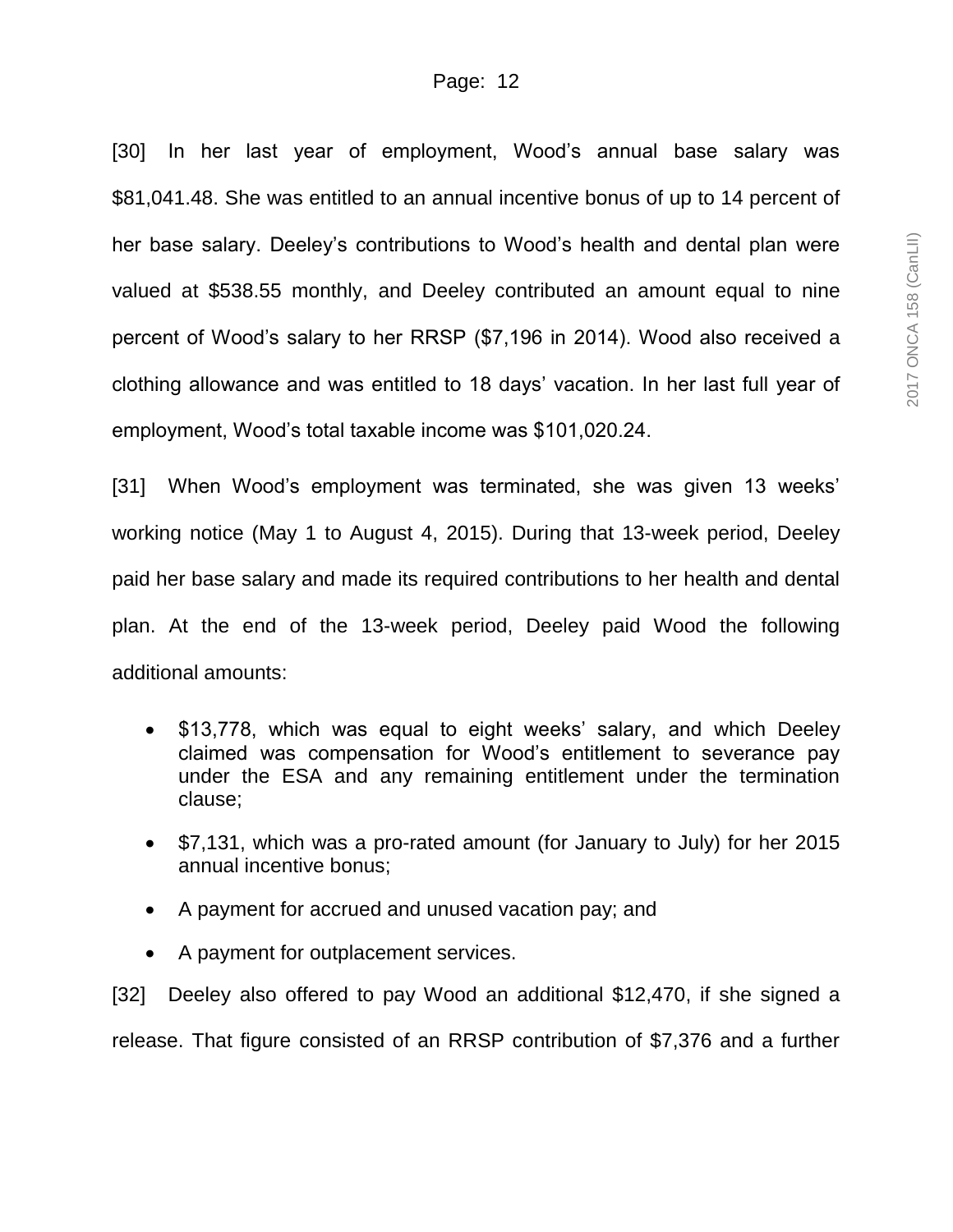pro-rated incentive bonus of \$5,094 (for August to December 2015). But Wood refused to sign a release and therefore did not receive that payment.

[33] If one looks at the termination clause itself, together with the actual payments Deeley made (or offered to make), Wood received more compensation than she would have received under the ESA. The termination clause provided for more than twice as much notice as the employment standard under the ESA – 18 weeks, instead of 8 weeks. Wood received a total of 21 weeks' salary (13 weeks' working notice plus a lump sum payment for eight weeks), which was more than the 16.3 weeks' salary she was entitled to under the ESA for notice (8 weeks) and severance pay (8.3 weeks). Deeley made contributions to Wood's health and dental plan throughout the 13 weeks of working notice and offered to make its annual contribution to her RRSP (in exchange for signing a release).

[34] Nonetheless, Wood contends that the termination clause is unenforceable because the clause expressly excludes Deeley's statutory obligation to contribute to Wood's benefit plans during the notice period. Deeley's contributions to Wood's health and dental plan and her RRSP formed part of her compensation package. Thus, Wood argues, the termination clause contravenes ss. 60 and 61 of the ESA and, under s. 5(1), is void.

[35] In support of her argument, Wood makes two specific submissions. First, Deeley's voluntary contributions or offer to contribute to Wood's benefit plans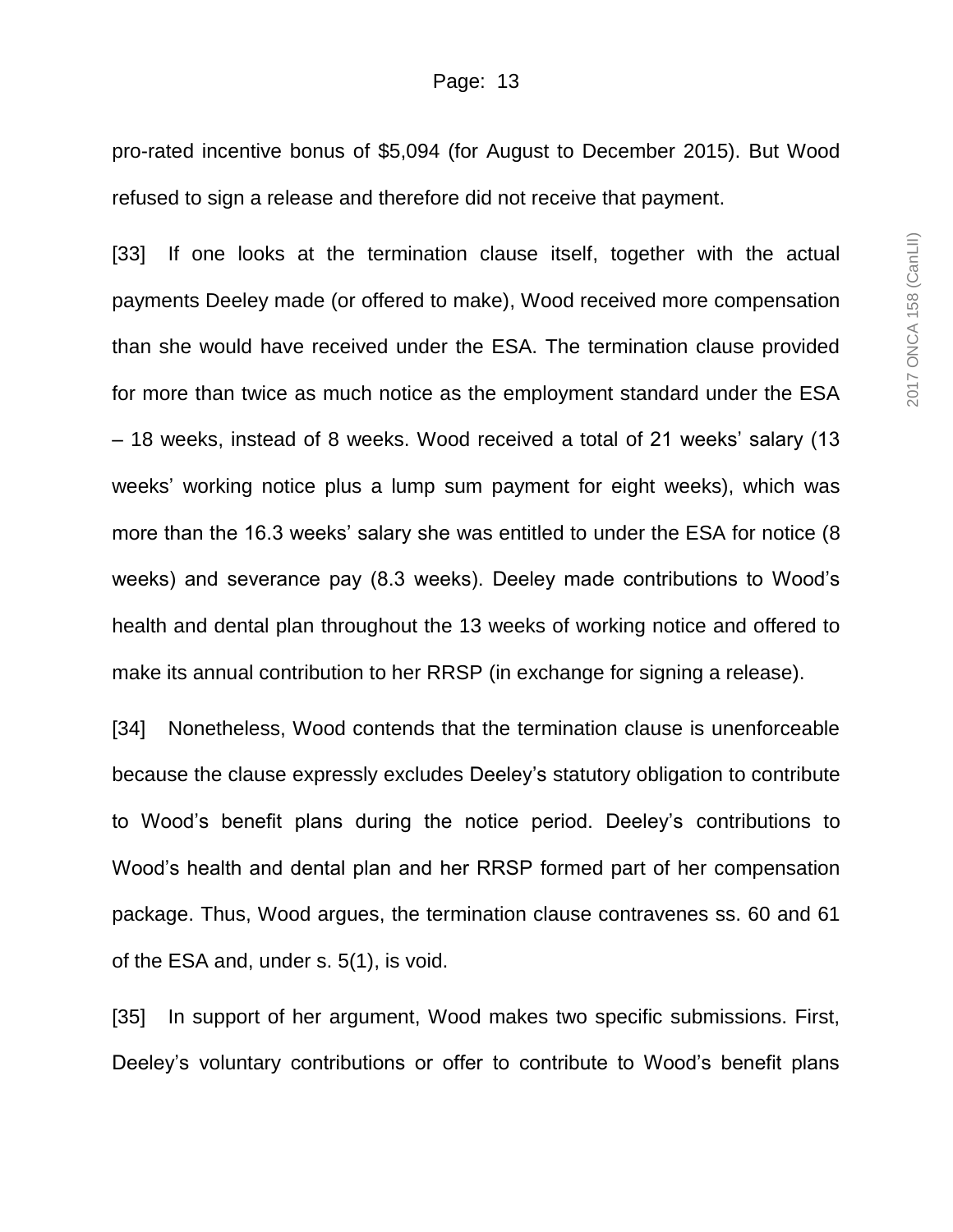after giving her notice her employment was being terminated cannot remedy an otherwise unenforceable termination clause. The enforceability of the clause stands or falls on its own wording, not on what Deeley may have done during the notice period or after Wood's employment was terminated. Second, this court's decision in *Roden* should be distinguished because of the different wording of the termination clause in that case.

[36] In response, and to support the enforceability of the termination clause, Deeley makes the following three submissions. First, the phrase "two weeks' notice of termination or pay in lieu thereof" in the termination clause is broad enough to include both base salary and Deeley's benefit contributions for the notice period. Second, contrary to Wood's position, Deeley says that what it paid Wood on termination is relevant to the enforceability of the termination clause because Deeley paid Wood more than she would have been entitled to under the ESA. Third, and also contrary to Wood's position, Deeley says the motion judge's interpretation of the termination clause is consistent with this court's decision in *Roden*.

[37] I agree with Wood's submissions and for that reason find the termination clause unenforceable. I would summarize my conclusion as follows. Wood's compensation included Deeley's contributions to her two benefit plans. Under ss. 60 and 61 of the ESA, Deeley was required to continue to make those contributions during the notice period. Its obligation to do so was an employment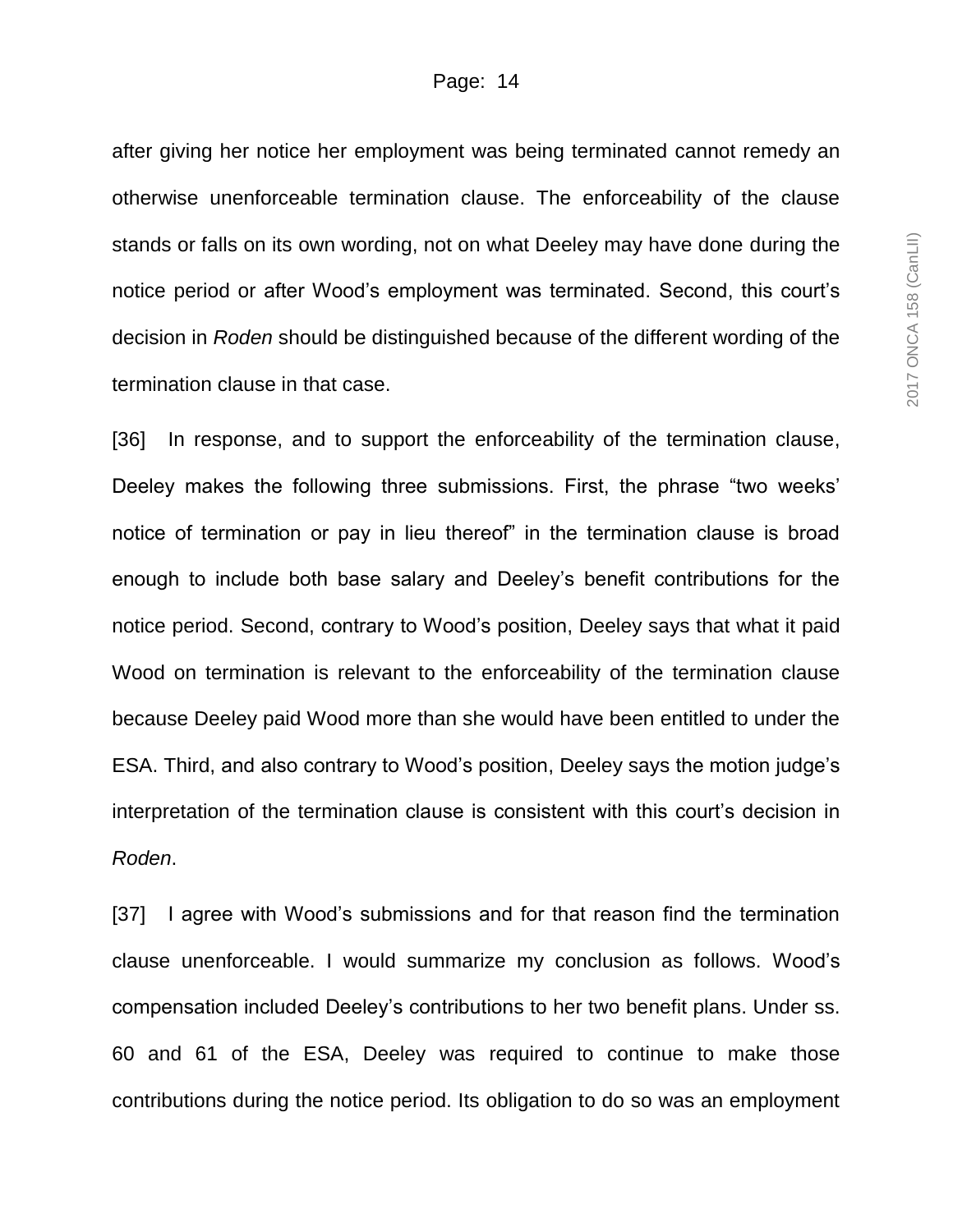standard under the ESA. Yet the termination clause's wording excludes and therefore contracts out of that obligation.

[38] The termination clause gives Wood two weeks' notice of termination or pay in lieu thereof for every year or partial year of employment. It says nothing about benefit contributions. The clause then goes on to state that on termination, "the Company shall not be obliged to make any payments to you other than those provided for in this paragraph", and "the payments and notice provided for in this paragraph are inclusive of your entitlement to notice, pay in lieu of notice and severance pay pursuant to the [ESA]." On its plain wording, the clause excludes Deeley's obligation to contribute to Wood's benefit plans during the notice period. I will now address the parties' specific submissions.

#### **(i) Does the termination clause implicitly provide that Deeley will contribute to Wood's benefit plans during the notice period?**

[39] Deeley submits that though the termination clause does not expressly require it to continue to contribute to Wood's benefit plans during the notice period, we can read this obligation into the wording of the clause. Deeley argues that the word "pay" – in the phrase "two weeks' notice of termination or pay in lieu thereof" – is broad enough to include both base salary and benefits.

[40] This argument cannot succeed. An employer and an employee can contract out of common law reasonable notice, but they must do so in clear and unambiguous language. The word "pay" does not clearly include both salary and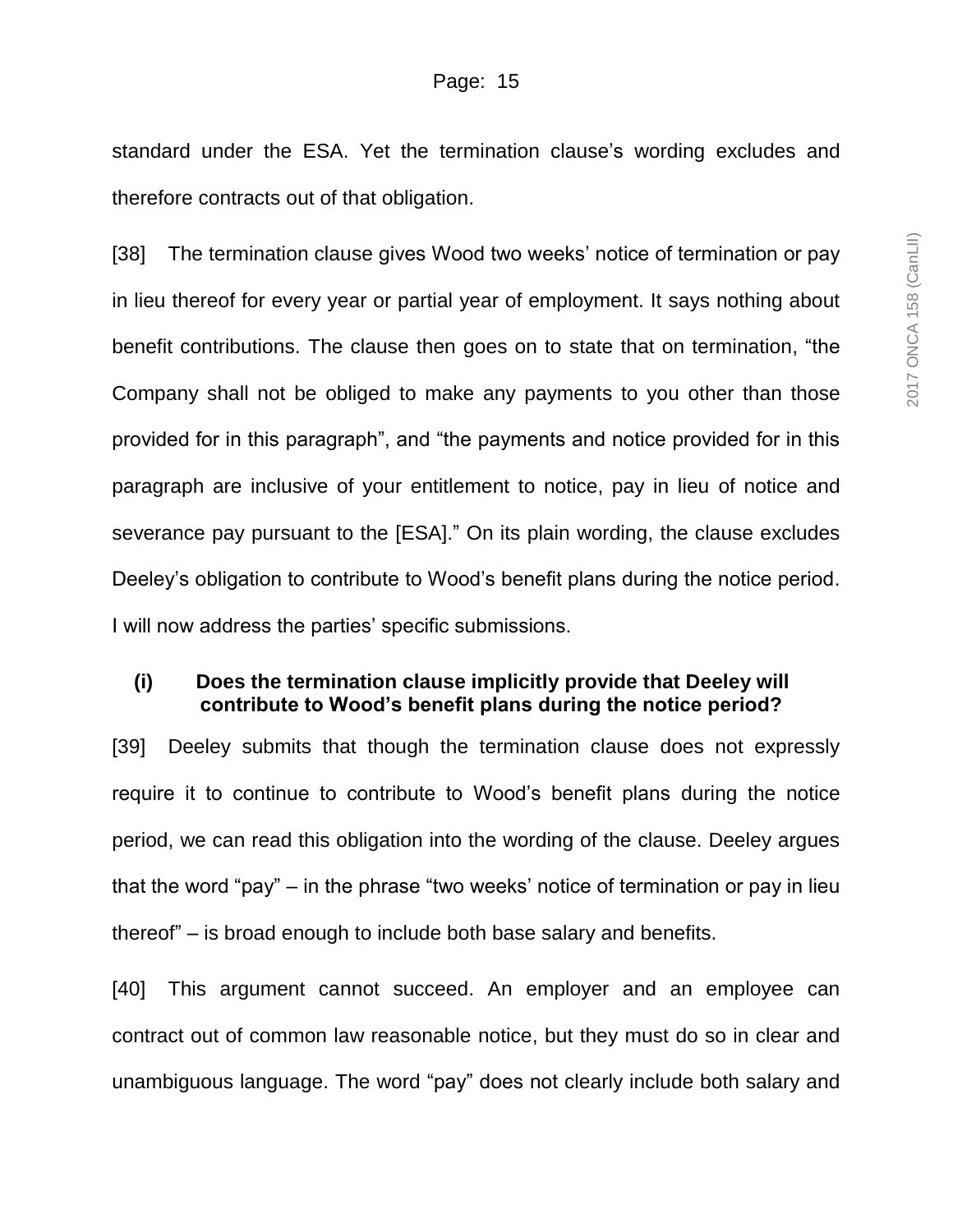benefits. At best for Deeley the word is ambiguous. I would therefore interpret "pay" as referring only to salary or wages, not to benefits. That interpretation is consistent with the consideration I referred to earlier: where the language of a termination clause is unclear or can be interpreted in more than one way, the court should adopt the interpretation most favourable to the employee: *Ceccol*.

# **(ii) Do Deeley's contributions or its offer to contribute to Wood's benefit plans after giving Wood notice of termination affect the enforceability of the termination clause?**

[41] Deeley did contribute to Wood's health and dental plan for 13 weeks after giving her notice of termination, and it offered to make its annual contribution to her RRSP (though conditional on a release). The motion judge relied on Deeley's payments made during the notice period to uphold the enforceability of the termination clause. At para. 15 of his reasons, he wrote:

> There is no evidence that the defendant did not continue to make the requisite premium payments on behalf of the plaintiff. For example, there is no evidence that the plaintiff submitted a claim during her working notice which was rejected on the basis she no longer had coverage.

[42] Deeley argues that the motion judge's analysis and interpretation are reasonable and we should defer to his holding. I do not accept this argument.

[43] The motion judge's interpretation of a contractual provision – other than a provision in a standard form contract – is now entitled to deference from an appellate court: see *Sattva Capital Corp. v. Creston Moly Corp.*, 2014 SCC 53,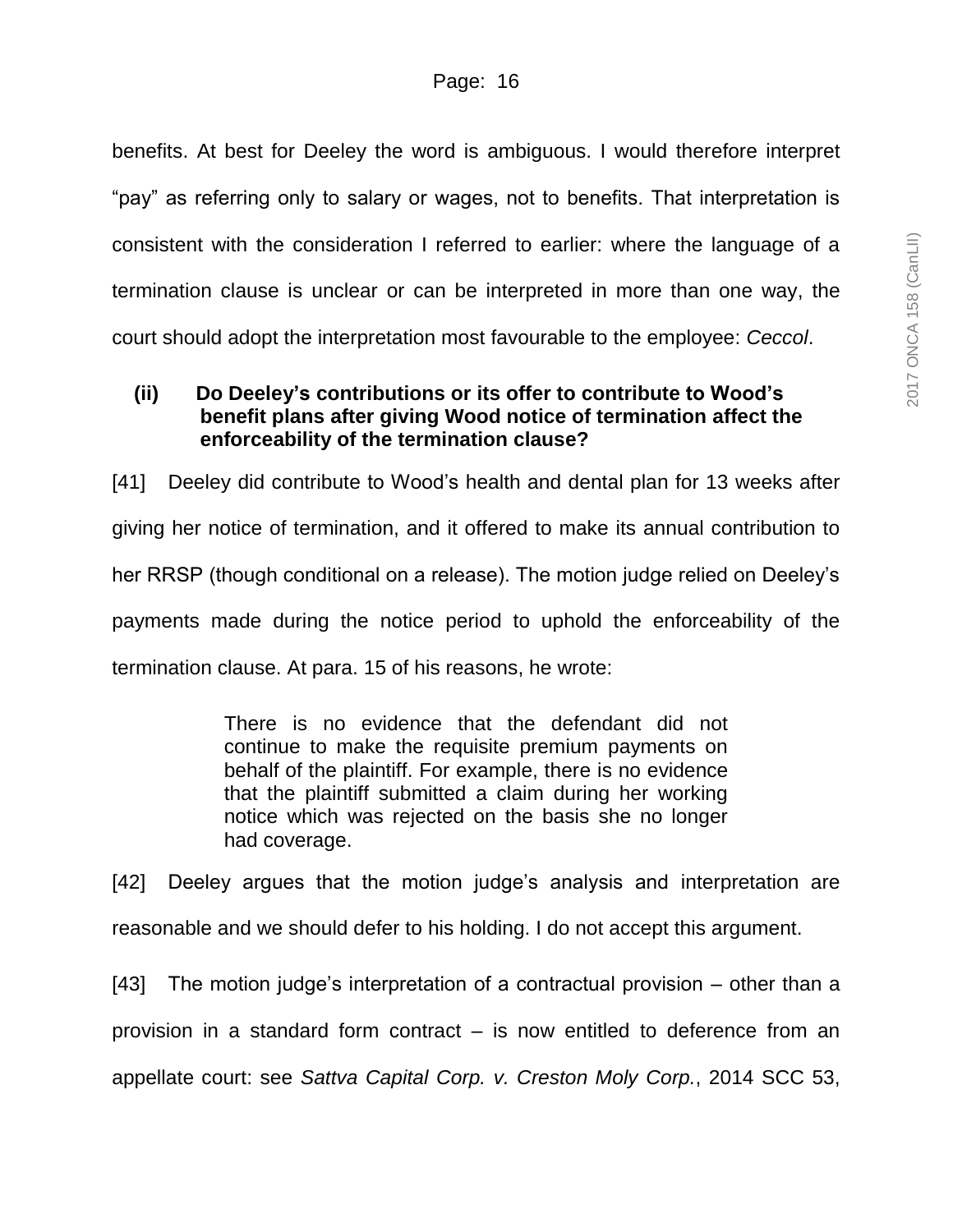[2014] 2 S.C.R. 633. But no deference is owed if the motion judge made an error of law that can be extricated from the judge's interpretation of the contractual clause in question. And that is the case here. The motion judge made an "extricable error of law" in holding that Deeley's actual contributions to Wood's benefit plans were material to the interpretation of the termination clause. Its contributions on termination should have no bearing on whether the termination clause itself contravenes the ESA. The wording of the clause alone must be looked at to decide whether it contravenes or complies with the ESA.

[44] That the enforceability of the termination clause depends only on the wording of the clause itself, and not on what the employer may have done on termination, is implicit in the judgment of Iacobucci J. in *Machtinger*, explicit in the ESA, consistent with the considerations governing the interpretation of employment agreements, and supported by at least two decisions of the Ontario Superior Court of Justice. I will elaborate on these four points.

[45] First, nothing in *Machtinger* suggests that an employer's conduct on termination, or during the notice period, can remedy an otherwise illegal and unenforceable termination clause. Instead, Iacobucci J. states, at p. 1004, "[I]f an employment contract fails to comply with the minimum statutory notice provisions of the Act, then the presumption of reasonable notice will not have been rebutted".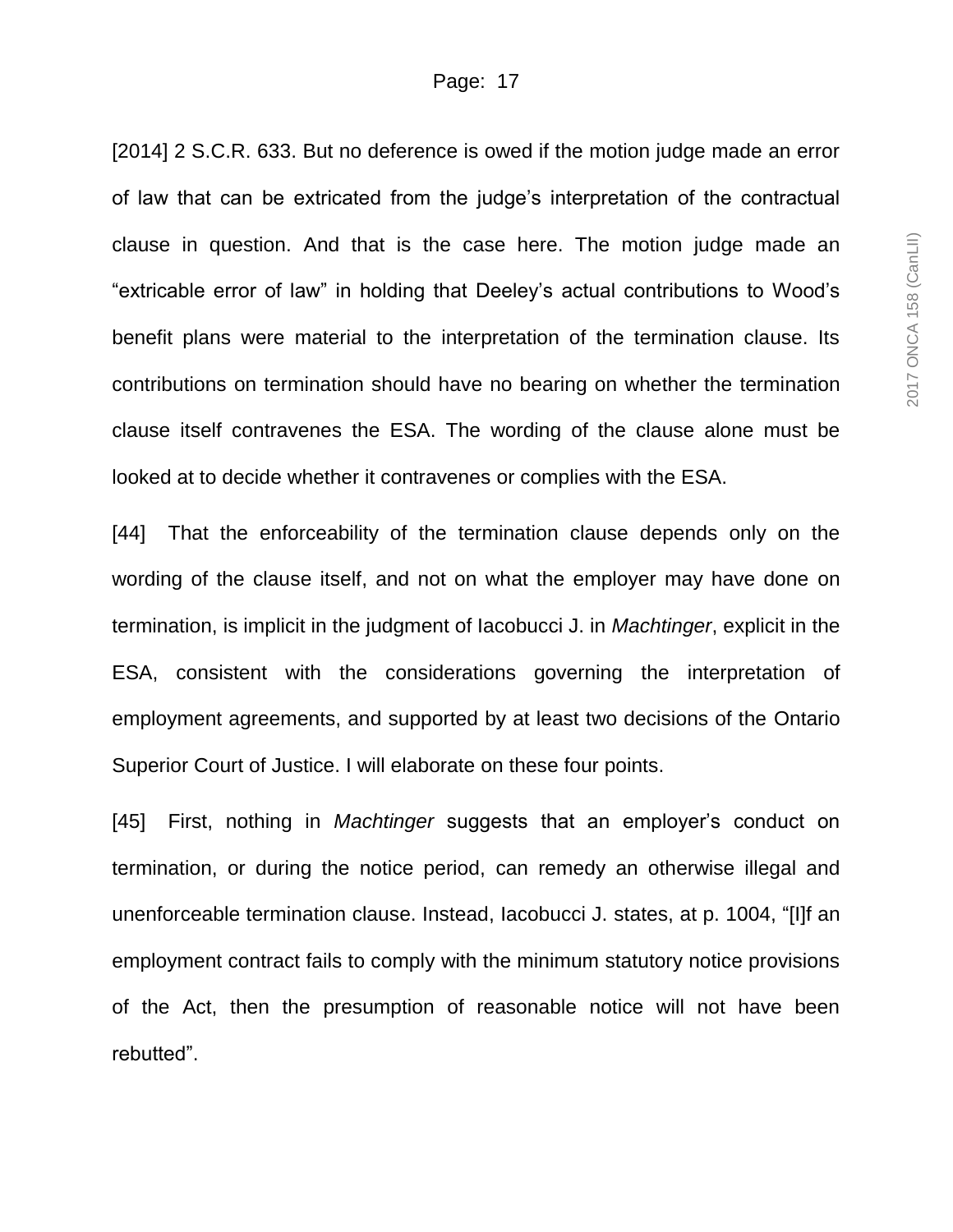[46] Second, the ESA itself is perhaps more explicit. An employer's obligation to continue its contributions to an employee's benefit plans during the notice period is an employment standard (ss. 60-61), and s. 5(1) of the ESA states expressly that an employer cannot contract out of, or waive, an employment standard. In other words, an employer's later compliance with an employment standard – here, Deeley's contributions to Wood's benefit plans – cannot cure the termination clause's exclusion of the employer's obligation to contribute to those benefit plans during the notice period.

[47] Third, allowing employers to rely on their conduct at the time of termination of employment would also be inconsistent with one of the important considerations governing the interpretation of termination clauses: these clauses should be interpreted in a way that encourages employers to draft agreements to comply with the ESA. If employers can always remedy illegal termination clauses by making payments to employees on termination of employment, then employers will have little incentive to draft legal and enforceable termination clauses at the beginning of the employment relationship: see *Machtinger*, p. 1004.

[48] Finally, two well-reasoned Superior Court decisions reject the argument that an employer's later compliance with its statutory obligations can affect the interpretation of a termination clause in an employment agreement: the decision of Low J. in *Wright v. Young and Rubicam Group of Cos. (Wunderman)*, 2011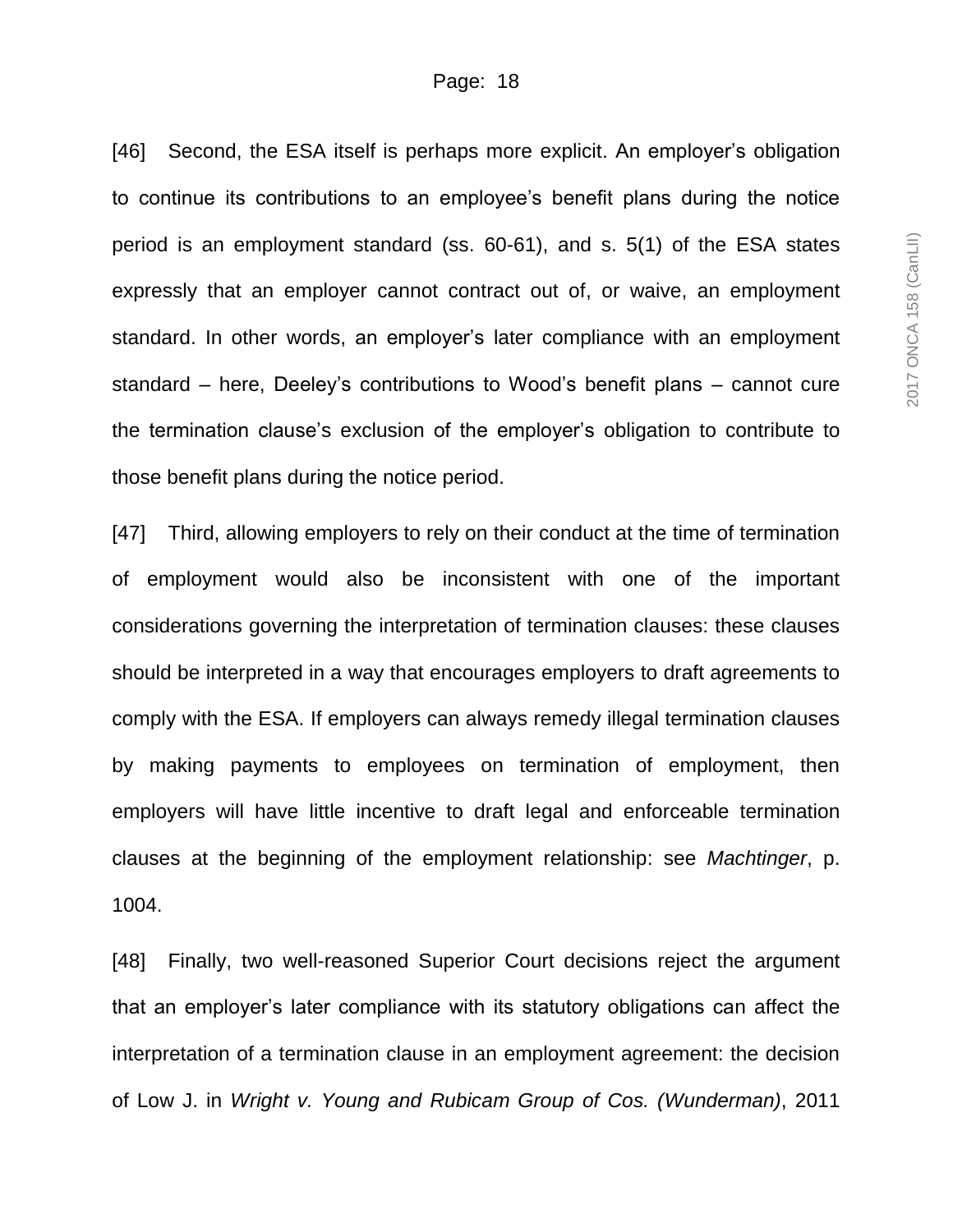ONSC 4720, [2012] C.L.L.C. 210-018; and the decision of Leach J. in *Stevens v. Sifton Properties Ltd.*, 2012 ONSC 5508, 5 C.C.E.L. (4th) 27.

[49] In *Wright*, Low J. held that the termination clause was void because it precluded the continuation of benefit contributions during the notice period. The employer had actually complied entirely with its obligations under the ESA to make contributions to the employee's benefit plans. Low J. held, however, that its compliance was irrelevant. In a passage I agree with, she wrote, at para. 16:

> The fact that the defendant continued benefits for the statutory notice period under the Act does not change the meaning of the language used in the agreement stipulating that the payments under the termination provision are to be inclusive of "all … entitlements to compensation".

[50] Similarly, in *Stevens*, Leach J. held that even though the employer had provided the employee with all of his statutory entitlements, the termination clause was still unenforceable because it precluded the continuation of benefit contributions during the notice period. In Leach J.'s opinion, the employer's later voluntary compliance with its statutory obligations did not remedy the illegality of the termination clause. In a passage with which I also agree, Leach J. wrote, at para. 65:

> Employers should be provided with incentive to ensure that their employment contracts comply with *all* aspects of the employment standards legislation, including provision of adequate notice (or pay in lieu thereof) *and* mandated benefit continuation. As emphasized by Justice Low in *Wright*, *supra*, an employer's voluntary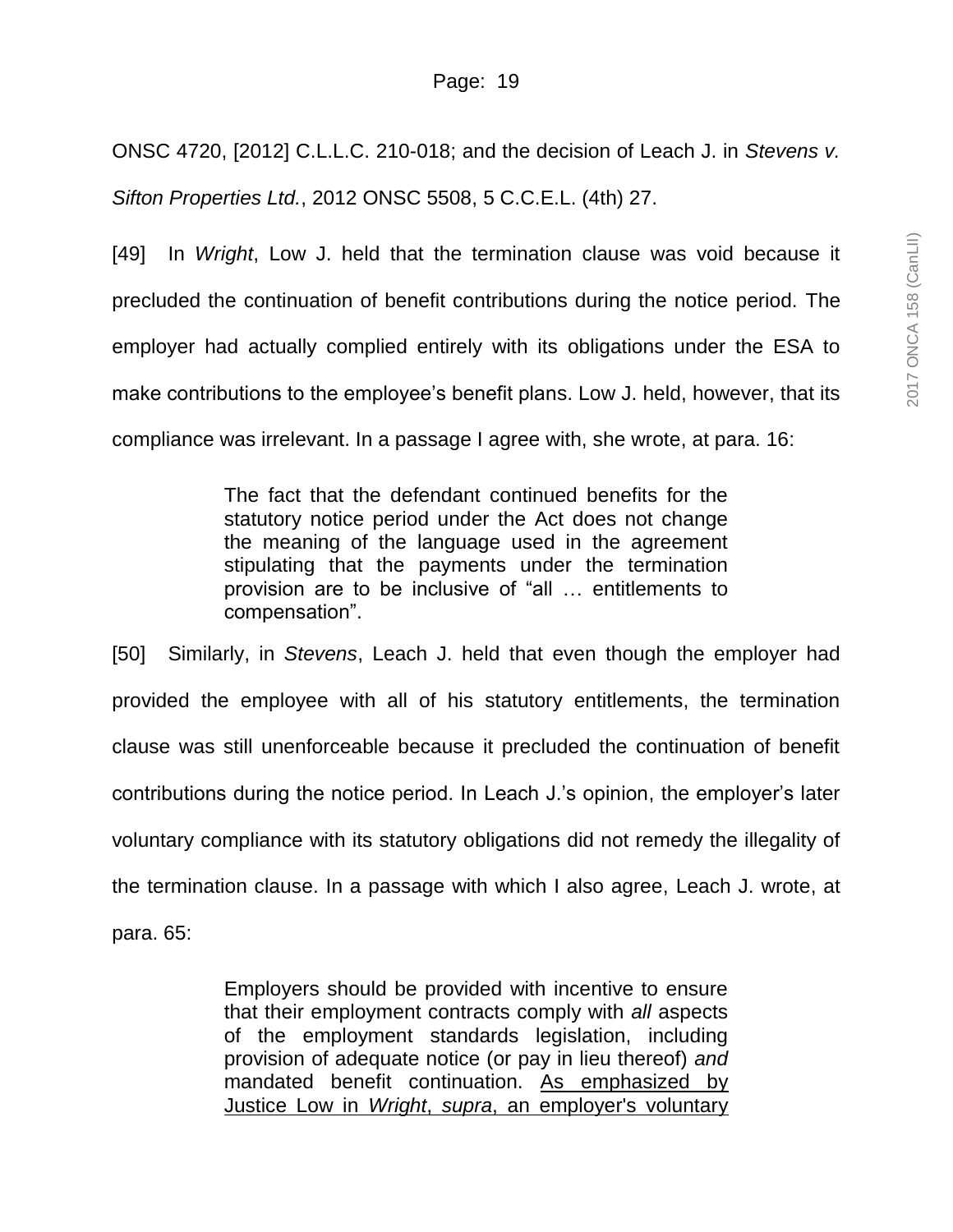provision of additional benefits after the fact does not alter the reality that the employment contract drafted by the employer is contrary to law. [Italics in original; underlining added.]

[51] For these reasons, Deeley's actual contributions to Wood's benefit plans during the notice period cannot affect the enforceability of the termination clause. Its enforceability or unenforceability depends on whether the termination clause itself included or excluded Deeley's obligation to make those contributions.

## **(iii) Does this court's decision in Roden support the enforceability of the termination clause?**

[52] The last basis on which Deeley seeks to uphold the motion judge is this court's decision in *Roden*. Wood, however, says that the case is distinguishable because of the different wording of the termination clause in *Roden*. I agree.

[53] In *Roden*, the termination clause in issue stated that the employer, The Toronto Humane Society, could terminate the employment of the plaintiff Roden "upon providing the Employee with the minimum amount of advance notice or payment in lieu thereof as required by the applicable employment standards legislation": see para. 55. Roden made the same argument as Wood: the termination clause contravened the ESA and was void because it failed to include The Toronto Humane Society's obligation to continue its contributions to Roden's benefit plans during the notice period.

[54] Gillese J.A., writing for the panel, rejected this argument. In her view, the termination clause was simply silent about The Toronto Humane Society's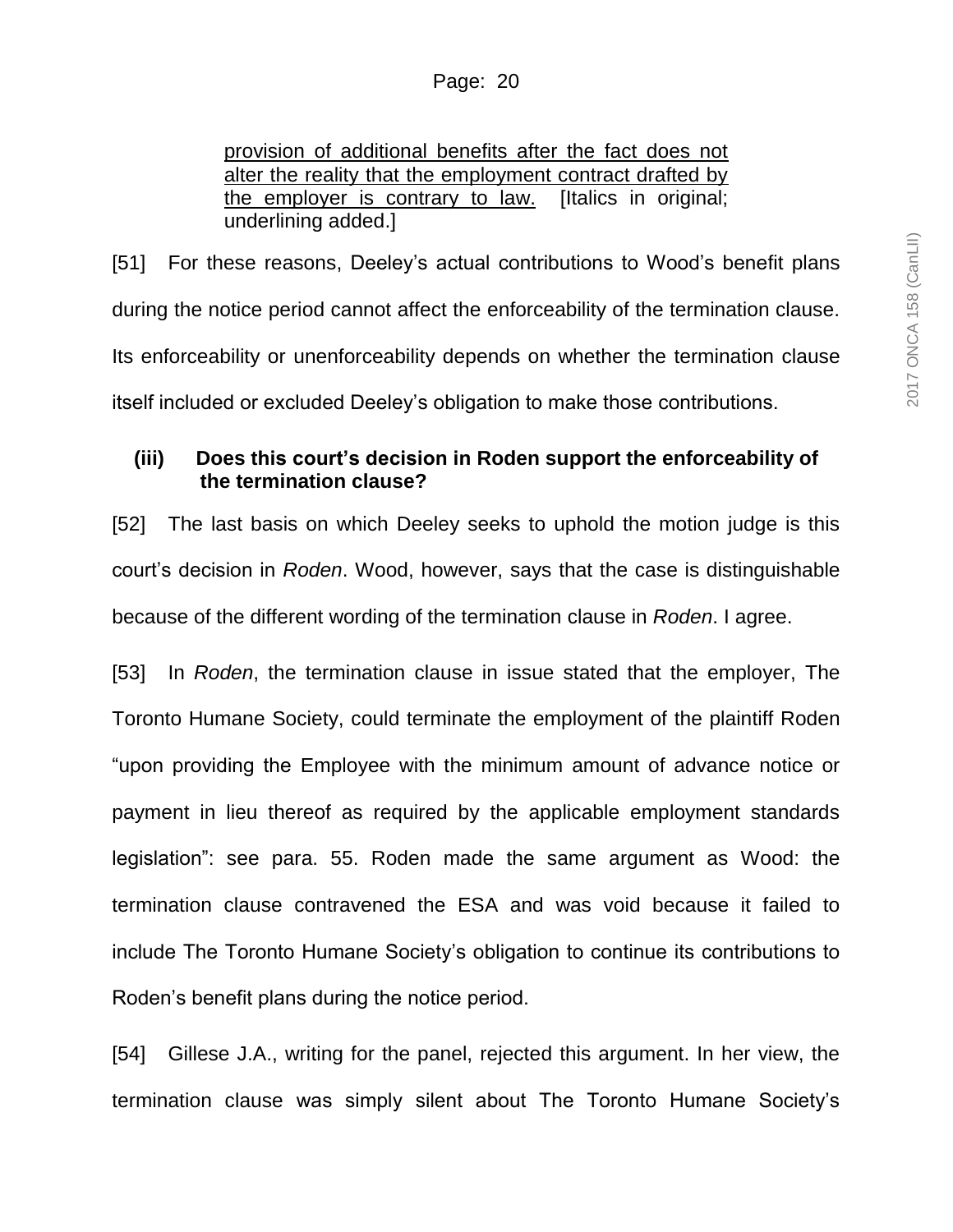obligation to continue to contribute to Roden's benefit plans. The clause did not contract out of an employment standard and thus was not void. She wrote, at para. 62:

> The without cause provisions in question are of precisely the type that Iacobucci J. says are valid: they referentially incorporate the minimum notice period set out in the *Act*. The without cause provisions do not attempt to provide something less than the legislated minimum standards; rather, they expressly require the Society to comply with those standards. As I have said, in my view, the provisions do not purport to limit the Society's obligations to payment of such amounts. That is, they do not attempt to contract out of the requirement to make benefit plan contributions. Because the contracts are silent about the Society's obligations in respect of benefit plan contributions, the Society was obliged to  $-$  and did  $-$  comply with the requirements of the Act in that regard.

[55] The difference between *Roden* and this case lies in the wording of each termination clause. In *Roden*, the clause dealt only with The Toronto Humane Society's obligation to give the notice of termination, as required by the ESA, or to pay Roden a lump sum for the notice period. It did not exclude The Toronto Humane Society's additional obligation to continue to contribute to Roden's benefit plans during the notice period. It said nothing about that obligation.

[56] In this case, by contrast, the termination clause is not merely silent about Deeley's obligation to contribute to Wood's benefit plans during the notice period.

It uses language that excludes that obligation: the payments Deeley agreed to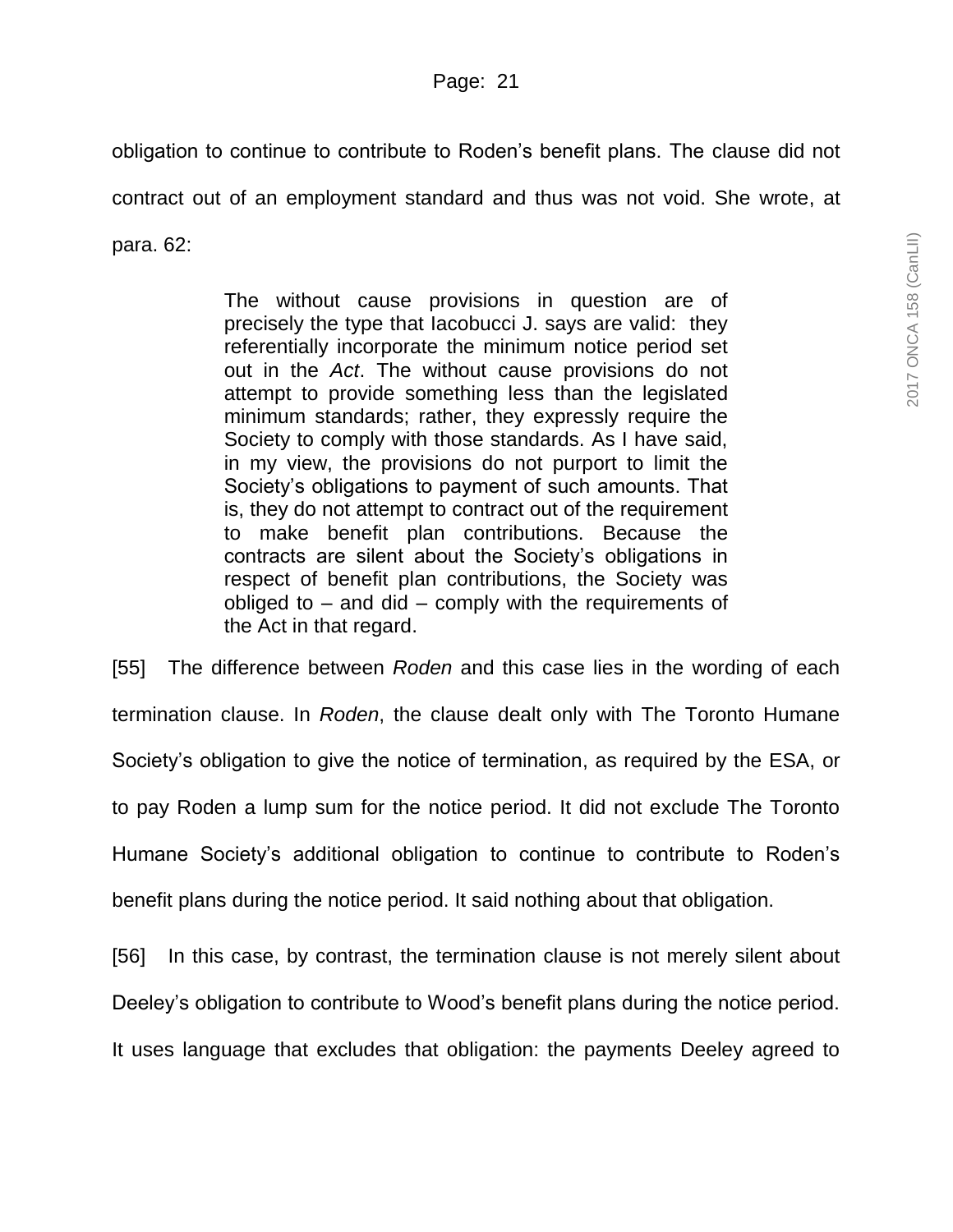make are the only payments Wood is entitled to; they are "inclusive" of her entitlements under the ESA.

[57] The "all inclusive" language in Wood's termination clause, and its absence in Roden's termination clause, is what distinguishes the two cases. Deeley limited its obligations on the termination of Wood's employment to the payments specified in the termination clause. And those payments did not include its required contributions to Wood's two benefit plans during the notice period. The termination clause is therefore void and unenforceable.

[58] And, because the clause is void, it cannot be used as evidence of the parties' intention. It would therefore be wrong to infer that the parties would have intended to substitute for the void termination clause, a clause that complied with the ESA: *Machtinger*, at pp. 1001-2.

[59] Holding that the termination clause contravenes the ESA because it excludes Deeley's obligation to contribute to Wood's benefit plans is sufficient to decide this appeal. Nonetheless, I will consider the more difficult question whether the clause also contravenes the ESA because it does not satisfy Deeley's statutory obligation to pay severance pay.

#### **(e) Does the termination clause contravene the ESA because it does not satisfy Deeley's statutory obligation to pay severance pay?**

[60] As Wood worked for Deeley for eight years and four months, under s. 65(1) of the ESA, Deeley was required to pay Wood severance pay equivalent to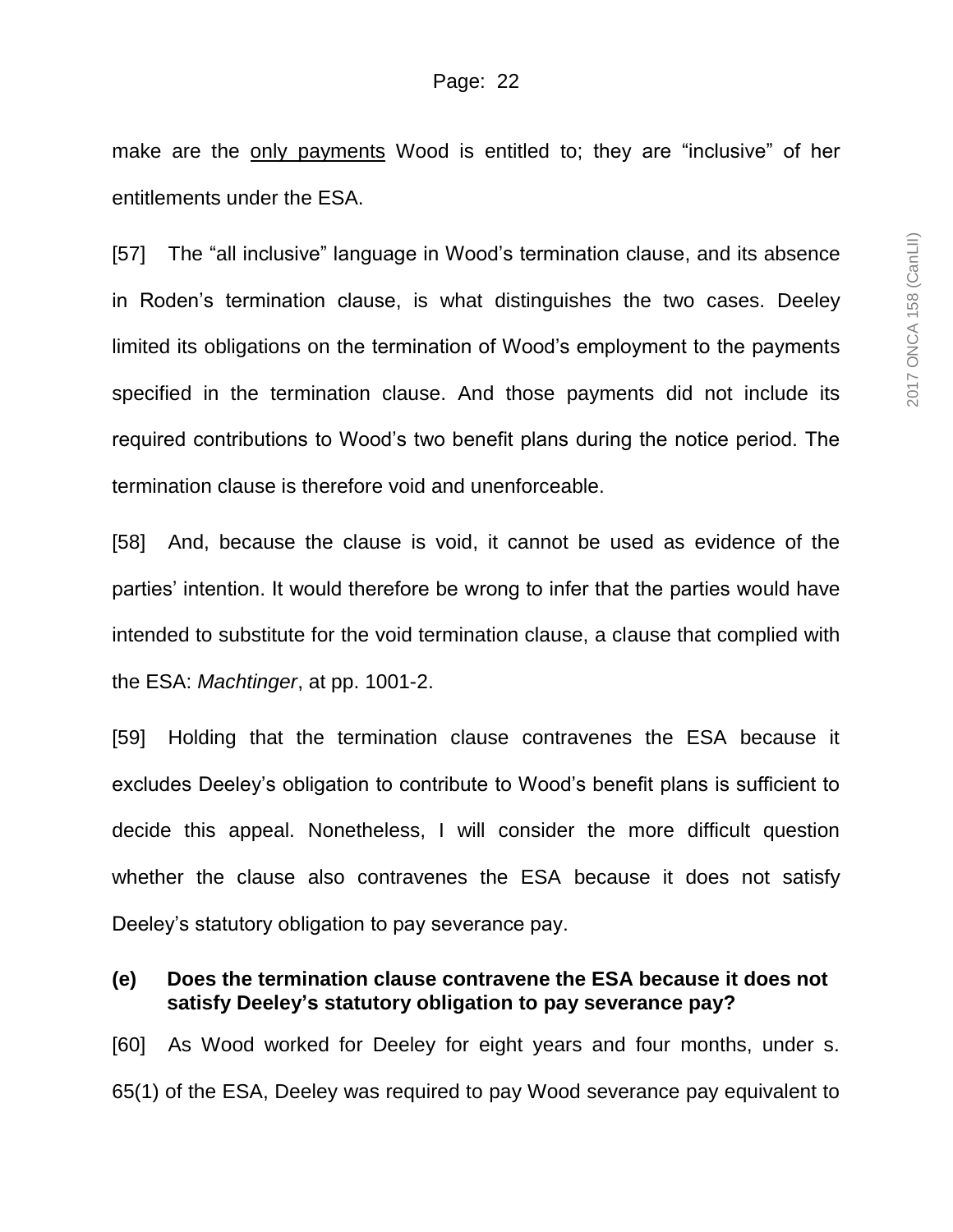her salary for 8.3 weeks. On termination, Deeley paid Wood a lump sum equivalent to eight weeks' salary, which it characterized as her severance pay. Deeley now concedes that it paid her less than she was entitled to under the ESA. But as I said in discussing Deeley's benefit contributions, what Deeley may have voluntarily paid Wood on termination has no bearing on whether the termination clause itself is enforceable. Its enforceability depends on what it required Deeley to pay Wood.

[61] However, the severance pay issue differs from the benefit contributions issue. The termination clause does not refer to Deeley's obligation to contribute to Wood's benefit plans during the notice period, and indeed excludes that obligation. In contrast, the termination clause refers to and includes Deeley's obligation to pay severance pay. The question on this appeal is whether it does so in a way that complies with the ESA.

[62] The termination clause required Deeley to give Wood "two weeks' notice of termination or pay in lieu thereof for each year or partial year of employment". These payments and notice were "inclusive of [Wood's] entitlements to notice, pay in lieu of notice and severance pay". In my view, drafted in this way, the clause does not satisfy Deeley's statutory obligation to pay severance pay. Deeley could fulfil its obligations under the clause in ways that would deprive Wood of her statutory severance pay. The termination clause is thus unenforceable, and Wood is entitled to common law reasonable notice.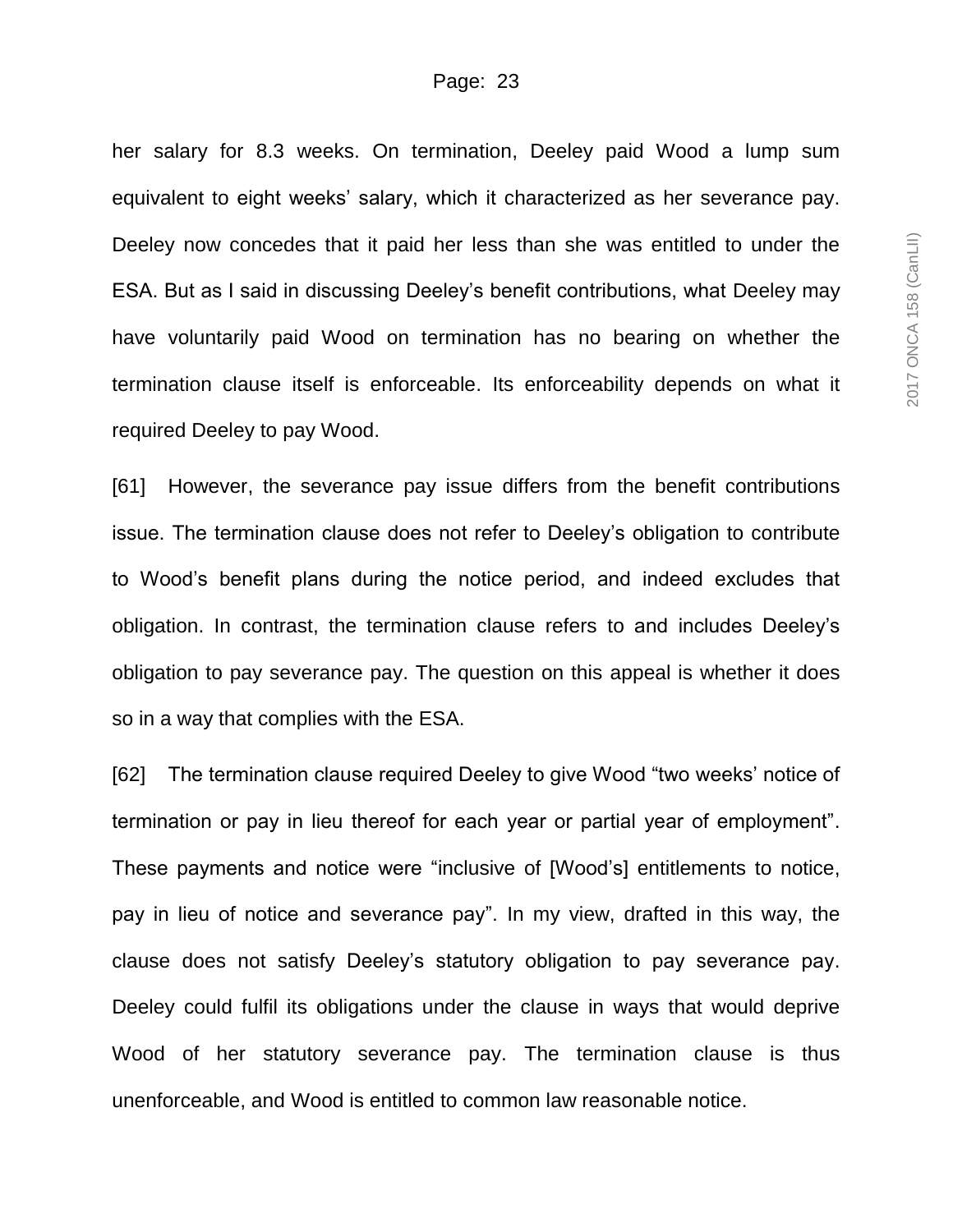[63] Under the ESA, an employer's obligation to give an employee notice, or pay instead of notice, and its obligation to pay an employee severance pay are separate obligations. So, under the ESA, Wood was entitled to eight weeks' notice of termination (or pay instead), and severance pay of 8.3 weeks' salary. If Deeley had drafted the termination clause to reflect these separate obligations, the clause would be enforceable. For example, the clause would be enforceable if it provided: "Deeley is entitled to terminate your employment … by providing you with one week's notice of termination or pay in lieu thereof for each completed or partial year of employment, and severance pay equal to one week's salary for each completed or partial year of employment".

[64] But in the termination clause, Deeley combined its separate obligations. Doing so raises problems with the clause's enforceability. The problems arise because there are three ways in which Deeley could meet its obligations under the clause, and only one of those three ways would clearly satisfy its obligation under the ESA to pay severance pay.

[65] First, Deeley could have given Wood a lump sum payment equal to 18 weeks' salary (pay equal to 2 weeks' notice for every completed or partial year of employment  $-9 \times 2$  weeks' salary). Under this scenario, Wood would have received pay instead of notice and the severance pay she was entitled to under the ESA. In fact, Wood would have received slightly more than the ESA minimums – 18 weeks' salary, instead of 16.3 weeks.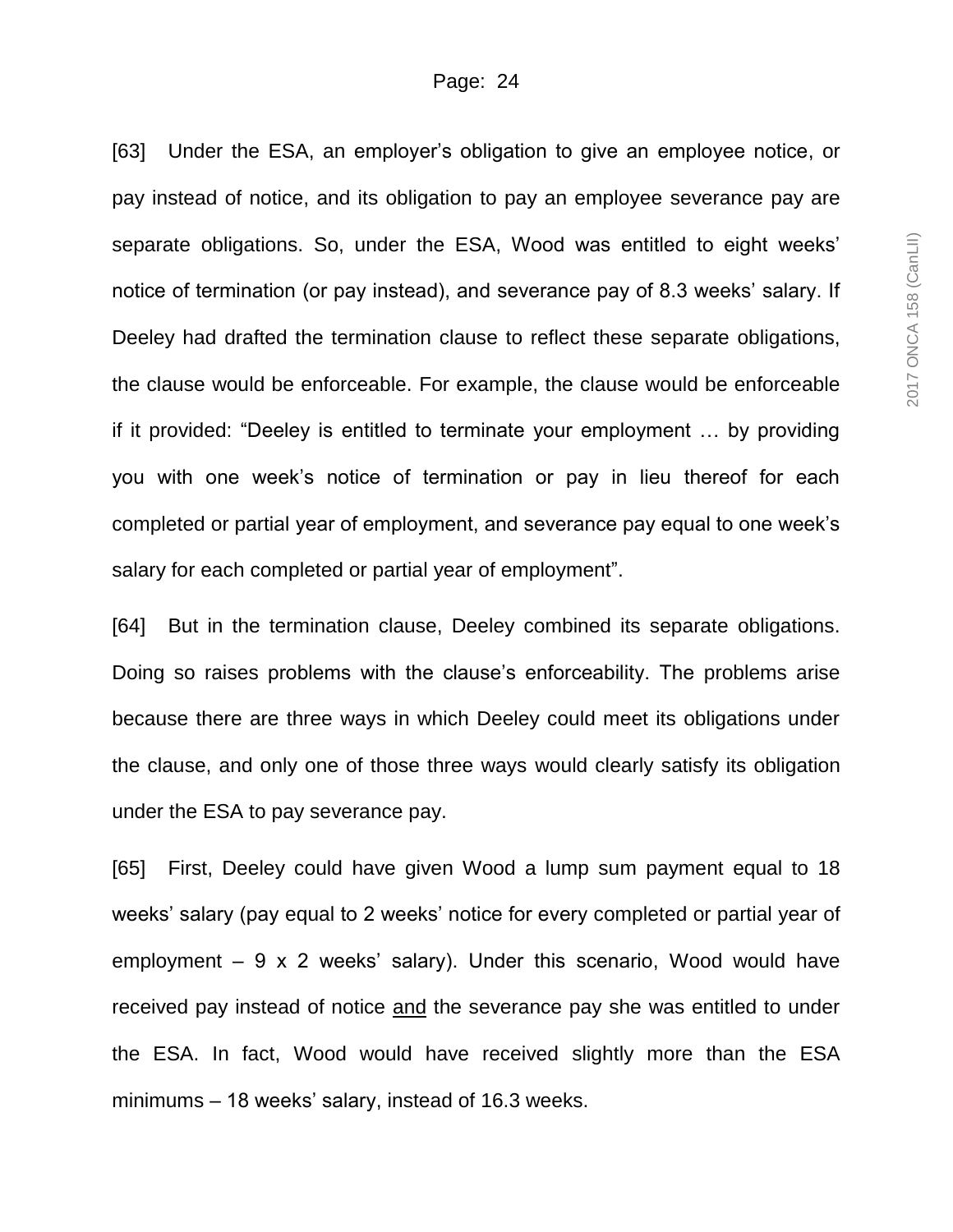[66] Second, Deeley could have given Wood working notice of 18 weeks. Under this scenario, Wood would receive more notice than she was entitled to under the ESA, but she would not receive any severance pay.

[67] Third, Deeley could do what it actually did and give Wood a combination of working notice and a lump sum payment. Depending on how much working notice it gave, Wood may or may not receive the severance pay she was entitled to under the ESA. In this case, Deeley gave Wood 13 weeks' notice. Under the termination clause, it was required to give her a further lump sum payment of five weeks' salary (18 minus 13). But a lump sum payment of five weeks is less than the severance pay of 8.3 weeks she was entitled to under the ESA. Thus under this scenario, Wood would not receive enough severance pay. If, however, Deeley had given Wood nine weeks' notice of termination and a lump sum payment equal to nine weeks' salary, then Wood would receive the severance pay, to which she was entitled.

[68] In summary, Deeley could fulfil its obligations under the termination clause it drafted in one of three ways. One of those ways would give Wood the severance pay she was entitled to under the ESA. One would not. And the other may or may not, depending on how much working notice Deeley gave Wood.

[69] Thus, the clause allowed Deeley not to pay Wood her statutory severance pay, or to pay her less severance pay than she was entitled to under the ESA.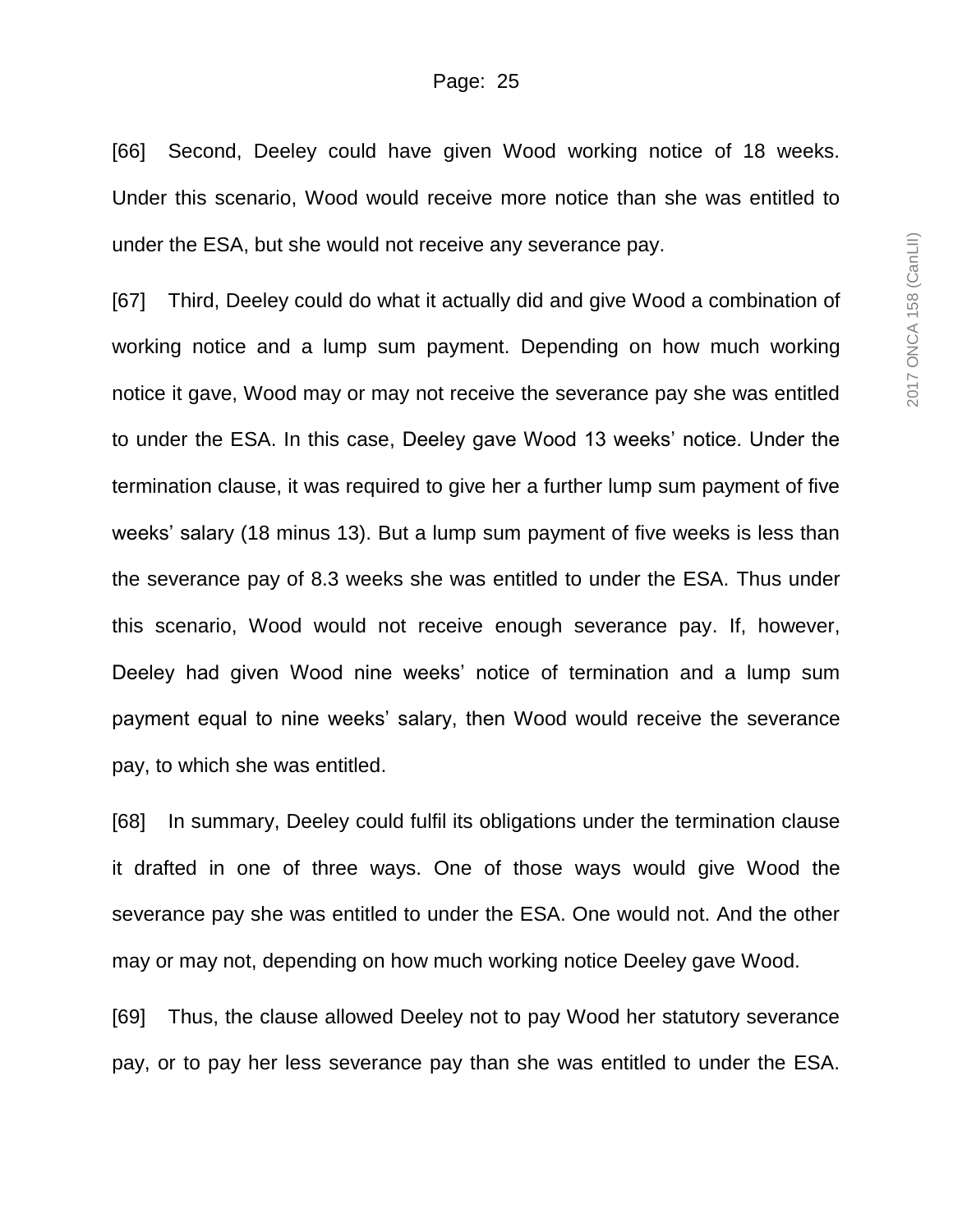And from Wood's perspective, when she signed her employment agreement she would not know whether she would receive her statutory severance pay if her employment ended. As the termination clause did not clearly satisfy Deeley's obligation to pay Wood her statutory severance pay, the clause is unenforceable, and Wood is entitled to reasonable notice of the termination of her employment at common law.

## **(3) Did the motion judge err by fixing the period of reasonable notice at nine months?**

[70] The motion judge correctly recognized that if either the employment agreement as a whole, or the termination clause, was unenforceable, then Wood would be entitled to damages equal to a period of reasonable notice at common law. He fixed the notice period at 39 weeks (nine months). Wood submits that he erred in doing so. She contends that the appropriate period of notice is 12 months and that we should substitute 12 months for the motion judge's determination of nine months.

[71] I would not give effect to Wood's submission. The motion judge's figure of nine months took account of the relevant factors and was within a reasonable range. And even though he found the agreement enforceable and thus did not need to determine reasonable notice, his determination is still entitled to deference on appeal.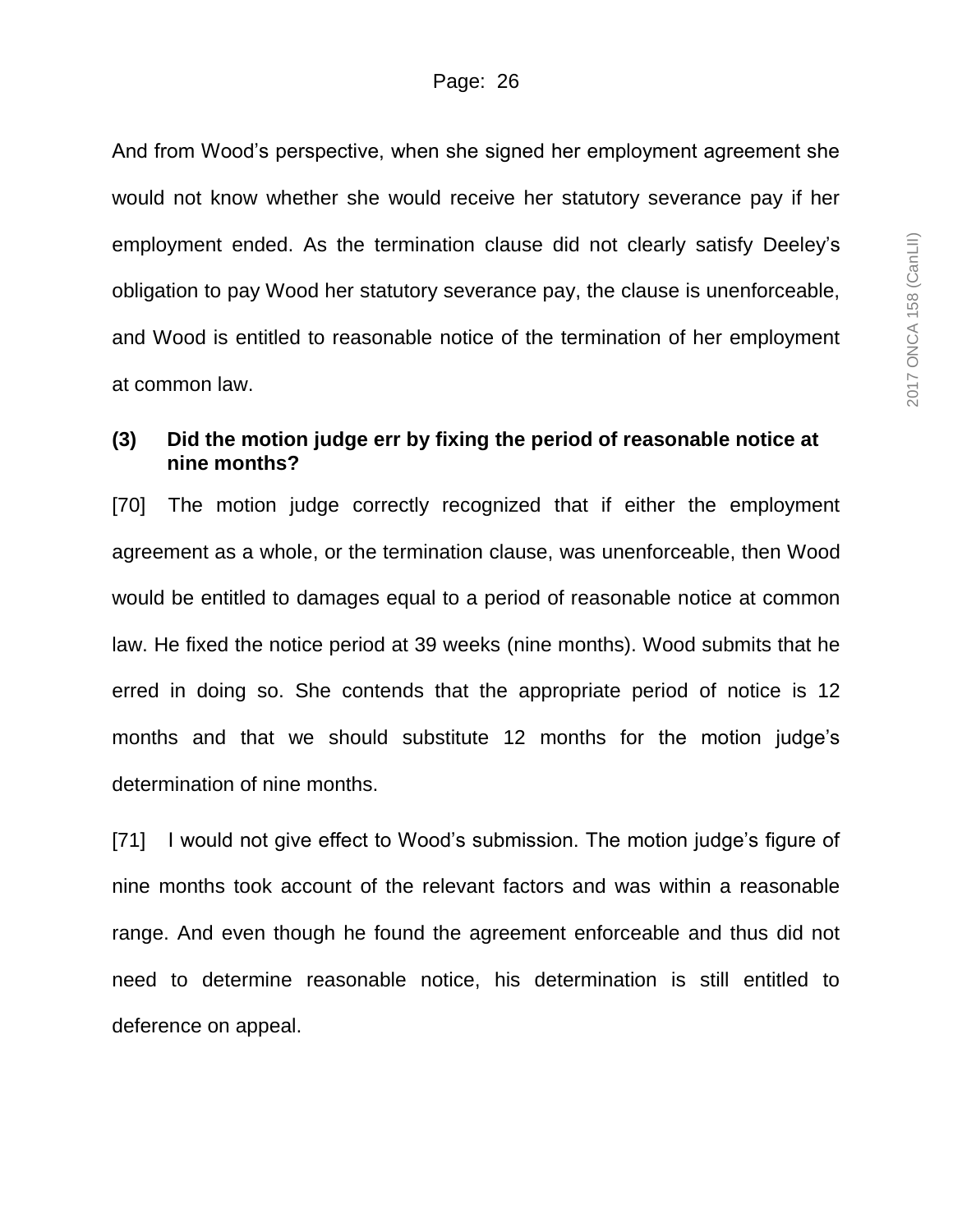[72] In finding that the period of reasonable notice was nine months, the motion judge took into account the well-established *Bardal*<sup>3</sup> factors: the character of Wood's employment, her length of her service, her age, and the availability of similar employment in the light of her experience, training, and qualifications. The motion judge also noted Wood's submission that though her position was "clerical" – she had no managerial duties – her high income together with her age would make it more difficult for her to find a new, but comparable job. Indeed, Wood's evidence was that over a nine-month period, she had applied for 65 positions and received only six interviews, none of which resulted in employment.

[73] The motion judge considered the case law presented by both parties on comparative dismissals, relied on the case law submitted by Wood, and concluded that a reasonable range of notice was 8.5 to 11 months. Within that range, he chose nine months.

[74] Is his determination of nine months entitled to deference from this court, or are we free to substitute our own figure? Our court has recognized two kinds of cases: cases where a trial or motion judge concludes that a plaintiff is entitled to reasonable notice, but errs in principle in calculating the notice period; and cases such as this one, where a trial or motion judge concludes wrongly that a

l

<sup>3</sup> *Bardal v. Globe and Mail Ltd.* (1960), 24 D.L.R. (2d) 140, at para. 21 (Ont. H.C.J.).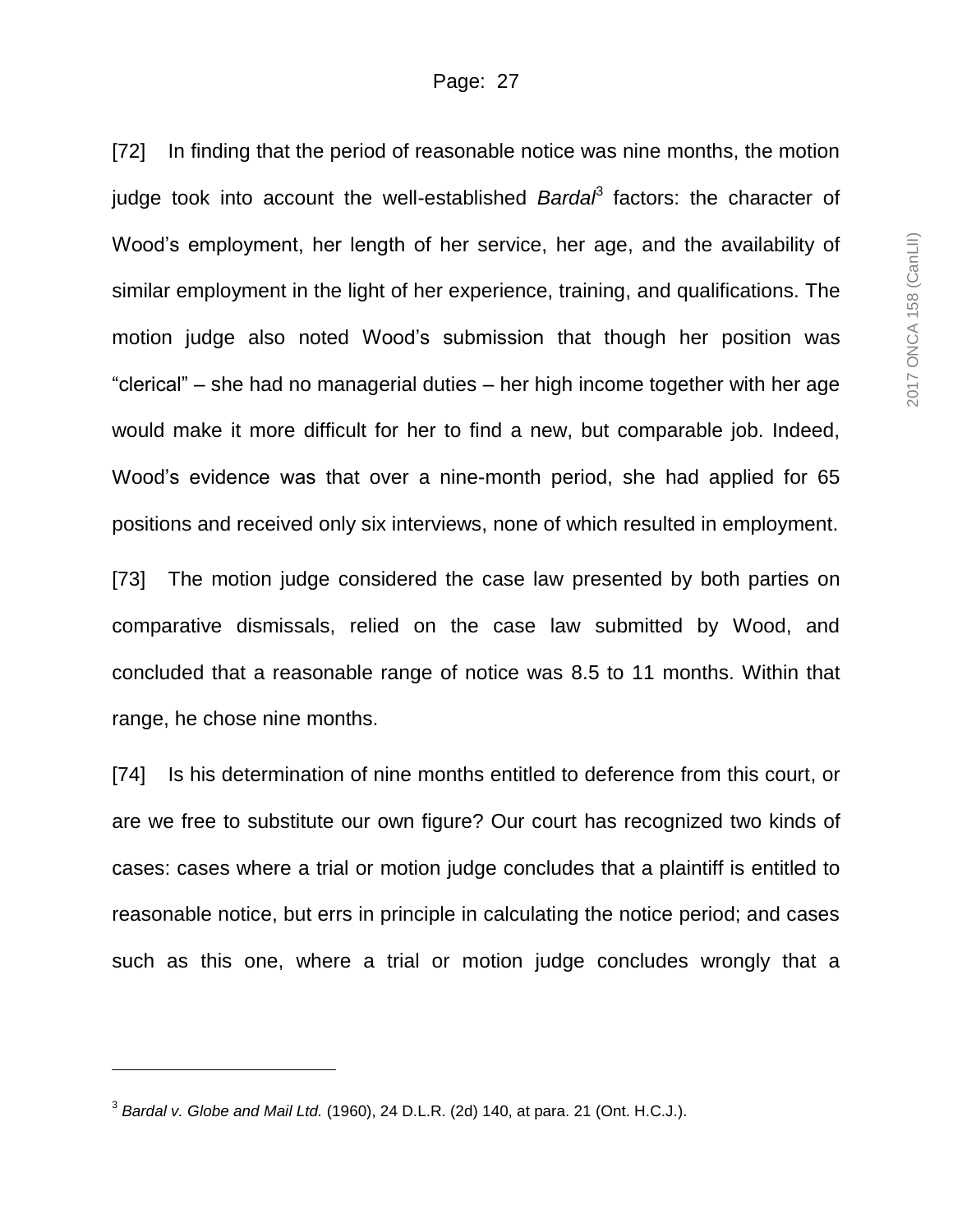termination clause excluding reasonable notice is enforceable, but still goes on to fix a reasonable notice period.

[75] This court's decision in *Minott v. O'Shanter Development Co. Ltd.* (1999), 42 O.R. (3d) 321 (C.A.) is an example of the first kind of case. There, the trial judge found that the plaintiff was entitled to reasonable notice of his dismissal, but she made two errors in principle in determining the notice period. Still, this court did not interfere with the trial judge's determination. Instead, at pp. 343-4, we held that we should ordinarily defer to the trial judge's determination, as long as it was within a reasonable range:

> If the trial judge erred in principle, an appellate court may substitute its own figure. But it should do so sparingly if the trial judge's award is within an acceptable range despite the error in principle.

[76] This court's recent decision in *Holland*, referenced above, is an example of the second kind of case. There, the trial judge had dismissed the plaintiff's wrongful dismissal action on the ground that his employment contract – which limited notice to the minimum statutory standard – was enforceable. Nonetheless, the trial judge addressed the issue of reasonable notice, "for completeness", and concluded that were it not for the termination provision in the employment agreement, the plaintiff would have been entitled to eight months' notice at common law.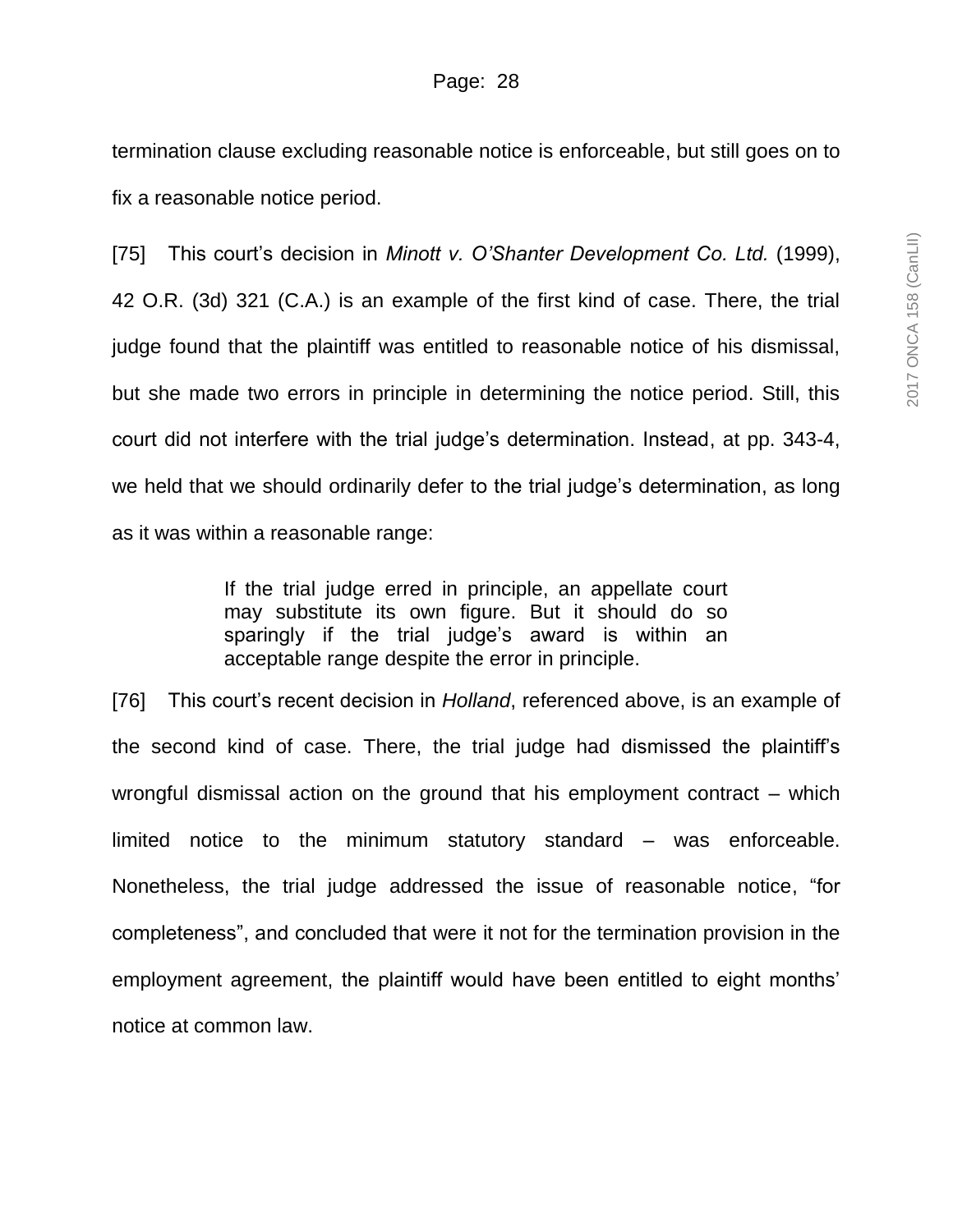[77] On appeal, this court overturned the trial judge on the enforceability of the termination provision and held that it was unenforceable. And though the trial judge's determination of reasonable notice was not necessary to his decision, Strathy C.J.O., writing for the panel, applied *Minott* and upheld eight months' notice because it was within a reasonable range.

[78] In the present case, as in *Holland*, the motion judge determined the period of reasonable notice for completeness. Doing so was not necessary to his decision because he found the employment agreement enforceable. Following *Holland*, the motion judge's determination is still entitled to deference. As I cannot say that nine months was outside a reasonable range, I would defer to the motion judge's determination. I would therefore not give effect to this ground of appeal.

#### **C. CONCLUSION**

[79] The termination clause in Wood's employment agreement contravenes the *Employment Standards Act, 2000* for two reasons. First, it excludes Deeley's statutory obligation to contribute to Wood's benefit plans during the notice period. Second, it does not satisfy Deeley's statutory obligation to pay severance pay. On either ground the clause is unenforceable. Wood is entitled to reasonable notice of termination or the equivalent in damages. The motion judge's award of nine months' notice was within a reasonable range, and I would defer to it.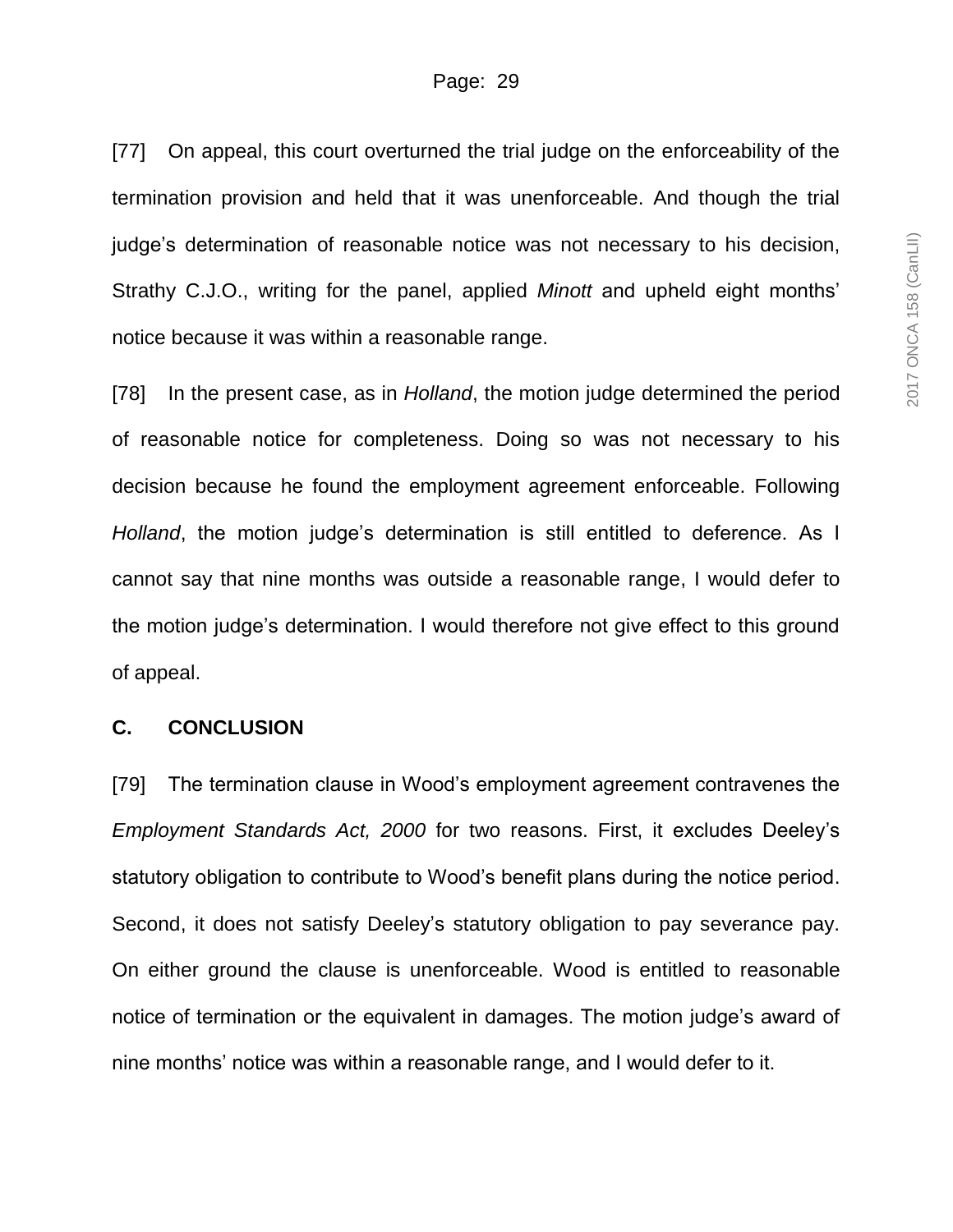[80] I would allow Wood's appeal, set aside the order of the motion judge, and in its place declare that the termination clause in Wood's employment agreement is unenforceable. Wood is entitled to reasonable notice of nine months or pay instead of reasonable notice.

[81] Wood is also entitled to her costs of the motion and of the appeal. I would fix the costs of the motion at \$14,000, and the costs of the appeal at \$25,000, each amount inclusive of disbursements and applicable taxes.

Released: February 23, 2017 ("J.L.")

"John Laskin J.A." "I agree. K. Feldman J.A." "I agree. C.W. Hourigan J.A."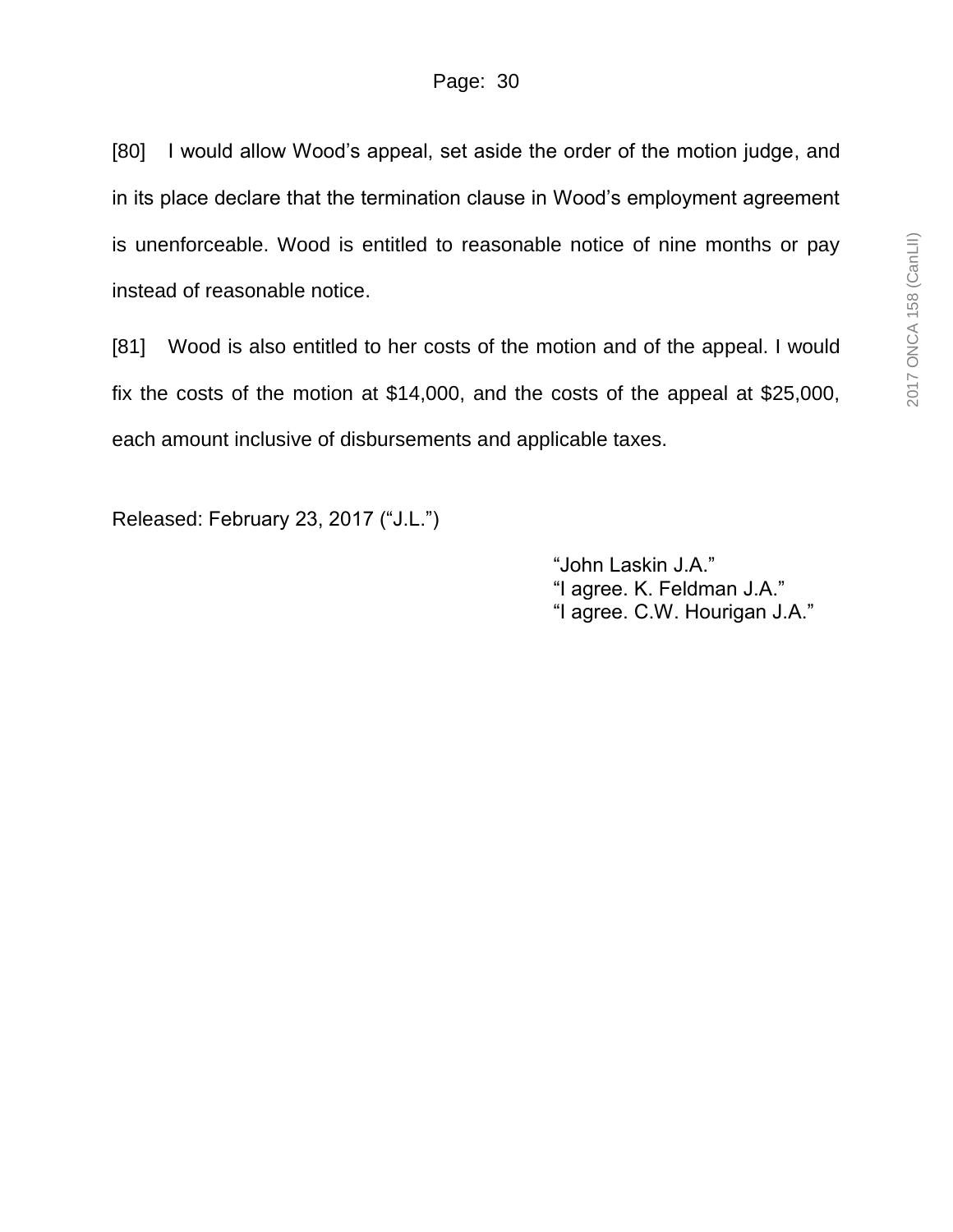# **APPENDIX A**

# *Employment Standards Act, 2000***, S.O. 2000, c. 41**

**5.** (1) Subject to subsection (2), no employer or agent of an employer and no employee or agent of an employee shall contract out of or waive an employment standard and any such contracting out or waiver is void.

(2) If one or more provisions in an employment contract or in another Act that directly relate to the same subject matter as an employment standard provide a greater benefit to an employee than the employment standard, the provision or provisions in the contract or Act apply and the employment standard does not apply.

**57.** The notice of termination under section 54 shall be given,

(h) at least eight weeks before the termination, if the employee's period of employment is eight years or more.

…

**60.** (1) During a notice period under section 57 or 58, the employer,

(a) shall not reduce the employee's wage rate or alter any other term or condition of employment;

(b) shall in each week pay the employee the wages the employee is entitled to receive, which in no case shall be less than his or her regular wages for a regular work week; and

(c) shall continue to make whatever benefit plan contributions would be required to be made in order to maintain the employee's benefits under the plan until the end of the notice period.

…

(3) If an employer fails to contribute to a benefit plan contrary to clause (1) (c), an amount equal to the amount the employer should have contributed shall be deemed to be unpaid wages for the purpose of section 103.

**61.** (1) An employer may terminate the employment of an employee without notice or with less notice than is required under section 57 or 58 if the employer,

…